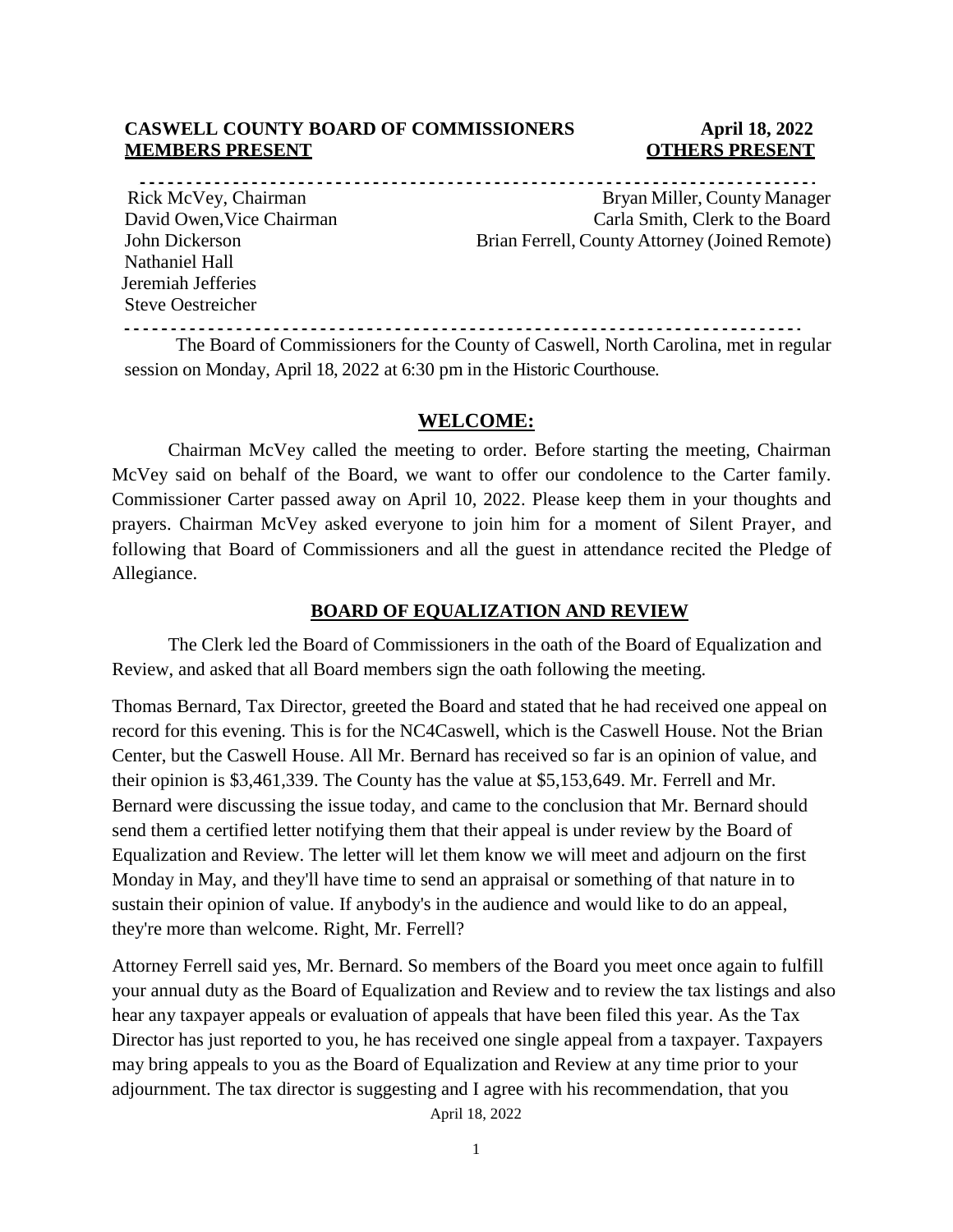scheduled the hearing. Go ahead and schedule the hearing on the current tax appeal that's been filed for your next meeting, which is the first meeting in May. Let me just get the time and date certain for you. That is May 2nd at 9:00 am. Schedule the appeal on the pending matter for May 2nd at 9:00 am. Of course any other taxpayers can bring forward appeals until your date of adjournment, which is scheduled also for that first meeting, May  $2<sup>nd</sup>$ . So that's the work before you as the Board of Equalization and Review, and our recommendation to hold the first and only appeal that you have so far. As the Tax Director suggested, if there are any members of the public who wish to file appeals this evening, they can certainly do that by coming forward tonight.

Chairman McVey thanked Attorney Ferrell and stated if there's no more appeals, we will recess until May  $2<sup>nd</sup>$ .

Commissioner Hall said he had one question. We have what the property owner thinks is a good appraised value. Will we have an appraised value that we support? We being the County. Mr. Bernard said the figure that the County supports is on the property card. It is adjacent to that. It is \$5,153,649.

#### **PUBLIC COMMENTS:**

There were no public comments.

#### **RECOGNITIONS:**

There were no recognitions.

#### **AGENDA:**

#### **APPROVAL OF AGENDA:**

Commissioner Owen said he would like to make an amendment to the agenda. We need to remove the closed session scheduled for tonight.

A **motion** was made by Commissioner Owen and seconded by Commissioner Jefferies and **carried unanimously** to approve the agenda as amended. (Commissioners Dickerson, Hall, Jefferies, Owen, Oestreicher, and McVey voted in favor)

#### **APPROVAL OF CONSENT AGENDA:**

a. April 4, 2022 Regular Meeting Minutes

A **motion** was made by Commissioner Owen and seconded by Commissioner Jefferies and **carried unanimously** to approve the consent agenda. (Commissioners Dickerson, Hall, Jefferies, Owen, Oestreicher, and McVey voted in favor)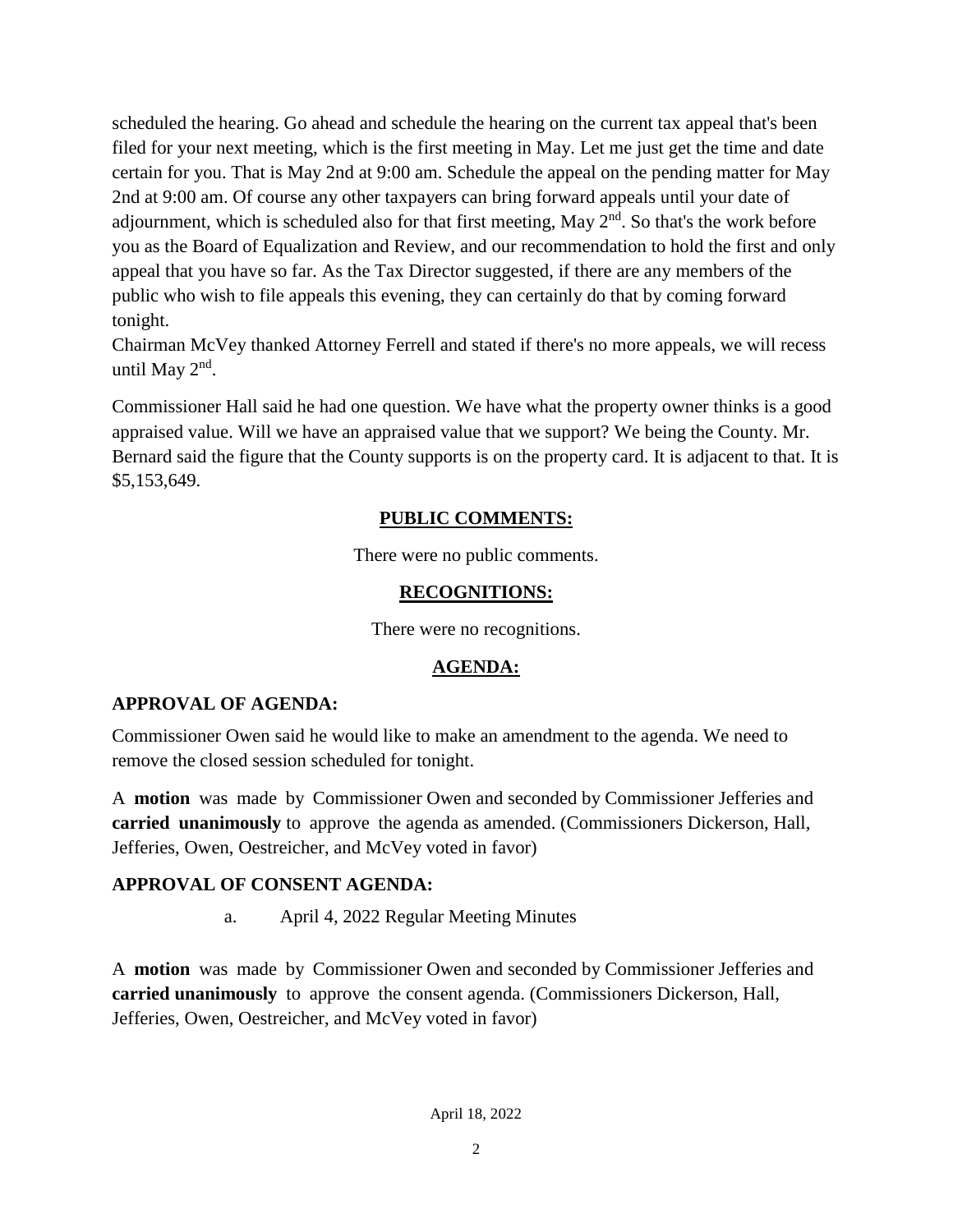#### **DISCUSSION ITEMS:**

There were no discussion items on the agenda.

#### **ACTION ITEMS:**

#### **NONDISCRIMINATION POLICY:**

County Manager Miller said Commissioners, really quickly I want to go over with you item numbers 8, 9, 10, and 11. I just want to let you know that these are policies, if not highly recommended by the School of Government maybe even required by the Federal Government, that we enter into for the use of American Rescue Plan dollars that we received, and we'll continue to receive. We have the Non-discrimination Policy, the Eligible Use Policy, Record Retention Policy, and the Cost Principal Policy. So what I'll ask tonight is that as you go through each policy and as I ask if you have questions, that you would approve each policy knowing that these are somewhat required for us to use these dollars.

The Non-discrimination Policy is exactly what it says. It requires us not to discriminate against any of the protected classes, as well as the title VI of the Civil Rights Act, the Fair Housing Act, Section 504 of the Rehabilitation Act, the Age Discrimination Act, and Title II of the Americans with Disabilities Act of 1990. I'll be happy to answer any questions about the Nondiscrimination Policy that you have, if there are any questions.

Attorney Ferrell said Mr. Chair and Mr. Manager, as you go through the policies this evening I just know there's a couple of formatting issues that need to be resolved in the various policies. Nothing substantive, but for instance we just need to add a title in one place and delete a couple of brackets in other places. Again not changing any of the substance of the policies. If you will when you approve these policies this evening, if that's the pleasure of the Board, if you'll just do that subject to final County Attorney approval and I'll clean up those formatting issues.

Chairman McVey asked if the County Manager wanted a vote on each policy, and the County Manager said yes.

The policy was adopted by consensus and **carried unanimously**. (Commissioners Dickerson, Hall, Jefferies, Owen, Oestreicher, and McVey voted in favor)

#### **ARPA ELIGIBLE USE POLICY:**

The County Manager said Commissioners, the Eligible Use Policy is once again exactly like it lays out. It helps local governments and agencies determine the eligible uses for the funds. I'll be happy to answer any questions you have about the eligible uses, or if you'd like me to go over the eligible uses, I'm happy to do that.

Commissioner Oestreicher said is that primarily covered with Exhibit A. Is that kind of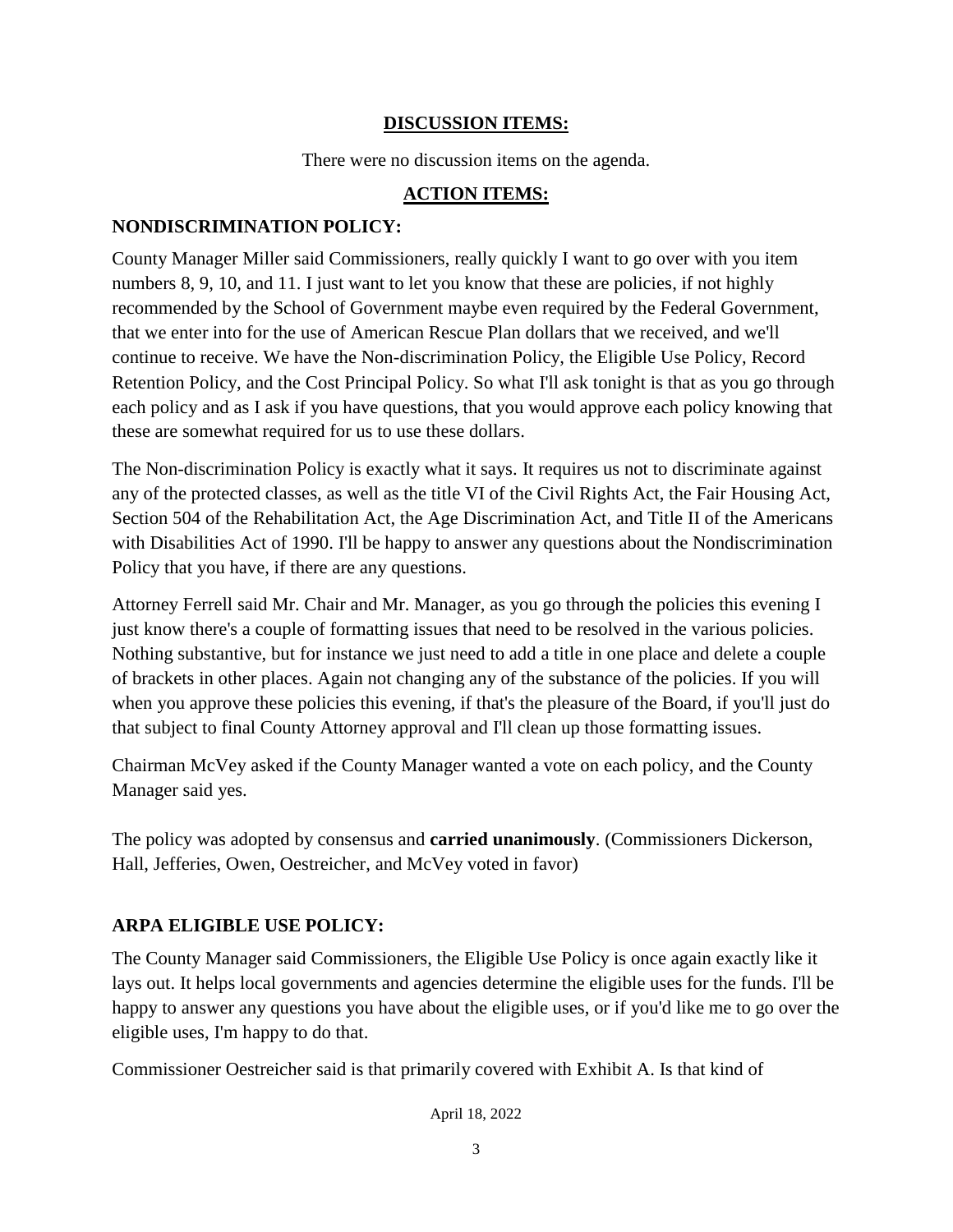the short form or the readable form of that? Would you say? The County Manager said to some degree, yes. I think every individual situation and every individual project requires a full vetting of the project. So for instance if one says rehabilitation is an eligible use, I think we've really got to look at what's being rehabbed and how we go about doing that. Mr. Miller thinks what's even more important is that we contact our folks at the School of Government for each individual program we approve. We should talk to them about those programs and make sure that this meets the final rule by the Treasury Department in every instance. Mr. Miller has had the Deputy County Manager, Melissa Williamson, working really closely with the UNC School of Government and with the ARPA money. She's formed some very good relationships, and I'm confident we can do that. Commissioner Oestreicher asked do they make the final determination. County Manager Miller said no, we would make the final determination, but we would rest pretty heavily on their guidance. Commissioner Oestreicher said so Exhibit A, which is a lot easier to read than the rest of the document, that's kind of the gateway, and then if you want to drill down, you go to the rest of the document. That's basically what you are saying. The County Manager said yes.

A **motion** was made by Commissioner Owen and seconded by Commissioner Oestreicher and **carried unanimously** to approve the policy subject to final County Attorney approval. (Commissioners Dickerson, Hall, Jefferies, Owen, Oestreicher, and McVey voted in favor)

### **ARPA RECORD RETENTION POLICY:**

The County Manager said Commissioners, once again just like it sounds. This policy lays out how long we have to retain the records of approved expenditures through the ARPA funding. Right now it's a period of five years. We would retain all of the documents and these policies associated with those documents for that length of time, and at such time, we would look for further guidance from the Treasury on if we need to retain them. At that point in time if they said we did not need to retain them, we would then dispose of the records or revert to State law, which we have our own retention policy for.

A **motion** was made by Commissioner Owen and seconded by Commissioner Dickerson and **carried unanimously** to approve the policy subject to final County Attorney approval. (Commissioners Dickerson, Hall, Jefferies, Owen, Oestreicher, and McVey voted in favor)

### **ARPA COST PRINCIPLE POLICY:**

The County Manager said Commissioners, this covers the allowable cost and cost principles that are allowed to be spent, and it lays out for the individual recipients how they must go about applying these costs within their organization. It also makes sure that the organizations that receive this funding are eligible to receive federal grants number one. Number two, they are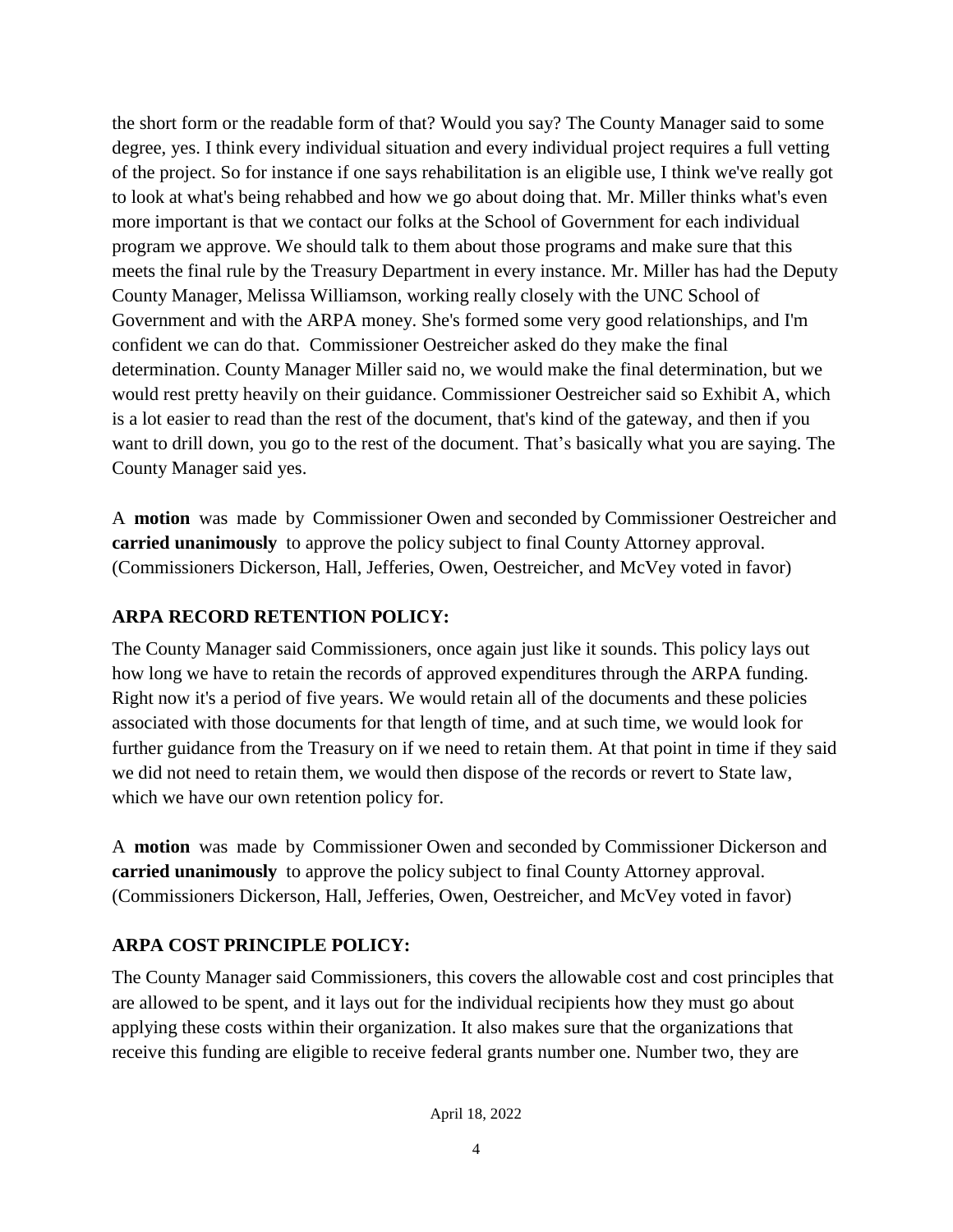trustworthy to receive the federal grants and are able to report in a timely fashion as required by the Treasury.

A **motion** was made by Commissioner Owen and seconded by Commissioner McVey and **carried unanimously** to approve the policy subject to final County Attorney approval. (Commissioners Dickerson, Hall, Jefferies, Owen, Oestreicher, and McVey voted in favor)

#### **FINANCE POSITIONS:**

The County Manager said Commissioners, at an earlier meeting I had requested at least one of the positions we'll talk about tonight. At that time the Board indicated that we should wait till budget time and consider these positions then. Sometime after that meeting, all members of the Board were invited to speak with the CPAs that are working along with county staff at the present time. Most of the Board took the opportunity to speak with the CPA advisors. After several Commissioners had met with the advisors, I was instructed by Commissioner McVey and Commissioner Jefferies to add this agenda item to the next meeting. If the Board approves the new positions, I firmly believe it will take at least until July 1st to advertise, interview, make job offers, and allow selective candidates the proper notice to their current employers. Therefore, I would not anticipate adding additional funding to the current year's physical budget. This would simply allow us to begin the process and start the 2022-23 fiscal year off with fully staffed Finance Department. These positions are accountant type positions and would be filled with trained and experienced staff. These positions would assist in the preparation of financial reports, financial statements, maintain the new financial software, assist with audit preparation and year end close-out processes, account reconciliations, as well as budget preparation, invoice entry, and other duties as assigned. These positions would be more specialized than some of the positions that we have now, and they would not necessarily be involved in accounts receivable and accounts payables. So I'm happy to answer any questions the Board has. As I said it was Commissioner McVey and Commissioner Jefferies that asked me to include this on the agenda. If the board wants to discuss this without staff involvement that's fine, but I'm happy to answer any questions you have.

Commissioner Jefferies asked the County Manager if one of these positions had already been filled. We are here about the second position. It would be new or additional money. The County Manager said no, neither one of these positions have been filled. Chairman McVey said it is two new positions that those ladies recommended be put in Finance. The County Manager said at the first meeting when I brought this up and recommended to the board that we add positions, I had recommended to start with one position. I think the CPA advisors had suggested to the Board two positions. That's the reason I'm talking about two positions now instead of one.

April 18, 2022 Commissioner Dickerson said so we've added two Assistant County Managers positions, we're going to add two more in the Finance Department, we've had numerous cars added by folks on this Board that don't mind spending the taxpayers' money. So the county employees would go much further and every one of them have a car to take home. Where do we draw the line? People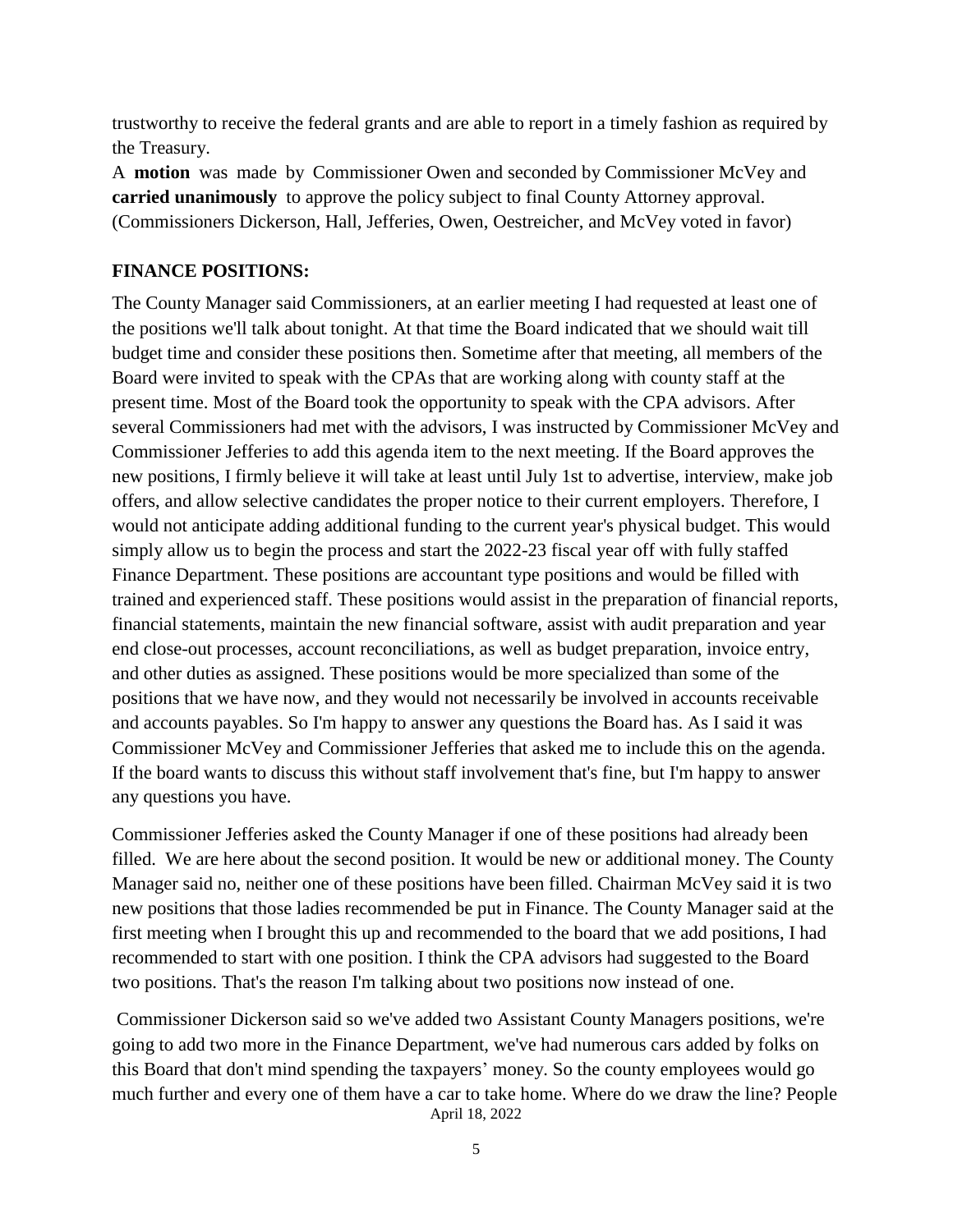in this county pay high enough tax as it is. We keep adding to the payroll. We keep adding to the burden, and we're going to have a tax increase. How do you reply to that? The County Manager said well number one when we're talking about county expenditures, I think that's the Board's decision whether to fund those positions or not. So I bring you the information. Quite honestly I wasn't in the room for a lot of the discussion with the CPA advisors. So I don't necessarily know what's discussed, but what I'll say is after the discussion that I was asked by two Commissioners to add this agenda item to the agenda. That's what I've done. I think there's certain positions within County Government that we desperately need. At least one, if not two, of these positions are that type of position that we desperately need. Mr. Miller said he knows Commissioner Hall has mentioned many times in the past that we needed more trained and seasoned professionals working for the County, especially in the Finance Department to make sure these processes were done correctly. So I think that's what this proposal brings to you tonight is an opportunity for us to do those things. Commissioner Dickerson then said let me ask you in another way. This County has had how many people in that department? Currently how many? County Manager Miller said currently six. Commissioner Dickerson said how long has that been established? It's been six positions for how many years? The County Manager said for at least the seven years that I've been here. Commissioner Dickerson said and now all of a sudden we've got to have two more in that capacity to do the same job. County Manager Miller said I think the level of those positions or what we're lacking is the trained finance positions not the accounts receivable and accounts payable type positions. We're missing the positions that are trained to look for the accountant level detail that's needed and quite frankly required in a lot of our interactions today that haven't necessarily always been required before. Commissioner Dickerson said well you've answered very well. I won't beat the messenger, but I won't go along with that expenditure. We could use another 20 police officers on the beat, but we can't afford that. At some point in time you've got to make decisions based upon the financial capacity in this county, and I'm not going to go along and continue to add to the tax burden. So I will not support it. I'm only one person so we will see where it goes.

Chairman McVey said we are going on the recommendations of the CPA folks that we hired to come in here and go through the books. Commissioner Dickerson said I've heard that, and I don't agree with it. Commissioner Jefferies said he felt like it was well worth putting it on the agenda so the entire Board could understand what was going on. Mr. Jefferies thought the Payroll Coordinator position was not filled, so the money should still be there for that position. The County Manager said so I informed the Board, I believe at your last meeting, that we have temporarily filled that position. So we do have someone in that position currently. However, that position would not be the type of position that the CPAs are referring to. That position is strictly a payroll position. That would not be the accountant type position with the level of detail involved to review and edit transactions in our financial software. So the positions are totally different. Mr. Jefferies said so my question is if we fill those two positions we are not planning to fill that position also. The County Manager said yes we would. We have to have someone as a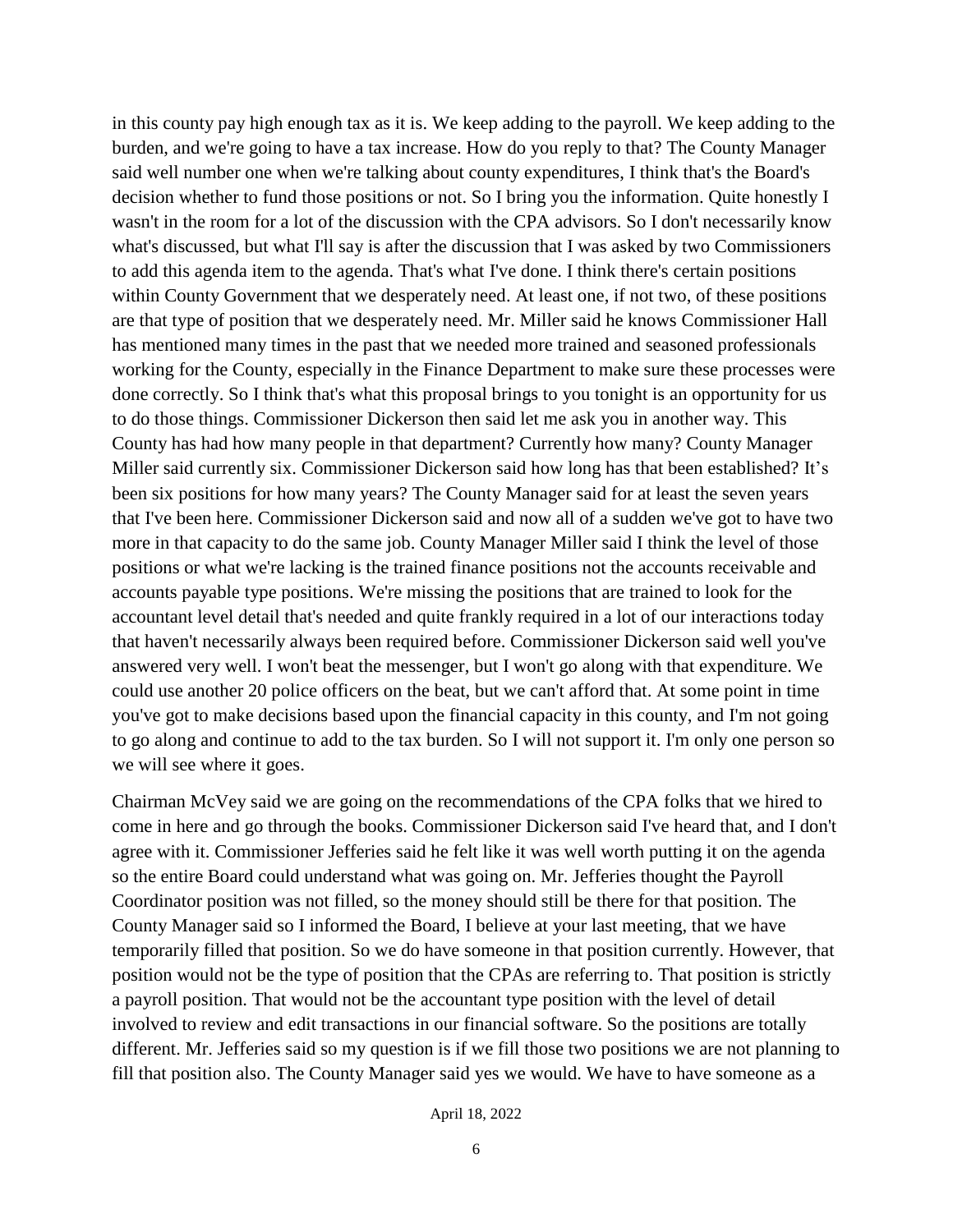payroll person. If it's the pleasure of the Board, we're happy moving forward with one and seeing how that works. Later we could come back to the board if another position is needed.

A **motion** was made by Commissioner Owen and seconded by Commissioner Jefferies and **carried 5-1** to approve one accounting position at this time and review at budget time or when the County Manager deems so. (Commissioners Hall, Jefferies, Owen, Oestreicher, and McVey voted in favor, and Commissioner Dickerson voted against the motion)

#### **COUNTY MANAGER'S UPDATES:**

The County Manager said Commissioners, I have four updates tonight. I did want to inform the Board as you all know, Commissioner Carter previously took care of the water systems for the county and was under contract to do so. So moving forward we're going to enter into a temporary contract with Andy Butts for the next couple months. During that time, we're going to put out an RFP for a water systems operator and see what responses we receive. So the results of the RFP will be coming back before this Board for approval. Are there any questions about that? Commissioner Hall said so when you come back to us will you explain again because it's been a while, why we need a water system operator since we're on public water. County Manager Miller said yes I'll be happy to do that when I bring that back.

Commissioner Dickerson asked if the water systems operator will take over the water testing that Commissioner Carter was doing. County Manager Miller said sampling and testing. Yes. Then Commissioner Dickerson said so is that a contract where they do it as needed like Mr. Carter was doing it, or is that another full-time position you're adding to the county to pay for. The County Manager said no, it's as needed. It's on the contract basis.

Mr. Miller said so my second update for the Board is the Farmer Lake Board met and discussed the introduction of hybrid bass in the Farmer Lake. The introduction of hybrid bass would help increase the quality of the crappy population in the lake. It would do that by reducing the total number of crappy, but at that same time it would increase the quality by providing more abundant food source for the fish that remain. It also provides another sport fishing opportunity for recreational anglers. The stocking would be done by the North Carolina Wildlife Department. It would not cost the county anything to stock the lake. I do want to let the Board know that hybrid bass does not reproduce. So if for some reason at any point in time we wanted to stop this process, we could stop the process, and those fish would eventually die off because they do not reproduce. The Farmer Lake Board did a tremendous amount of research and fact-finding before they voted unanimously to undergo the stocking of hybrid bass in Farmer Lake. Unless there's any real opposition from this Board, we plan to move forward with that and make sure their name is on the list for next year.

April 18, 2022 Hearing no questions, the next thing that I have Commissioners is the latest on broadband. I think I may need a motion on this. So what I'd like to tell you is that we've received another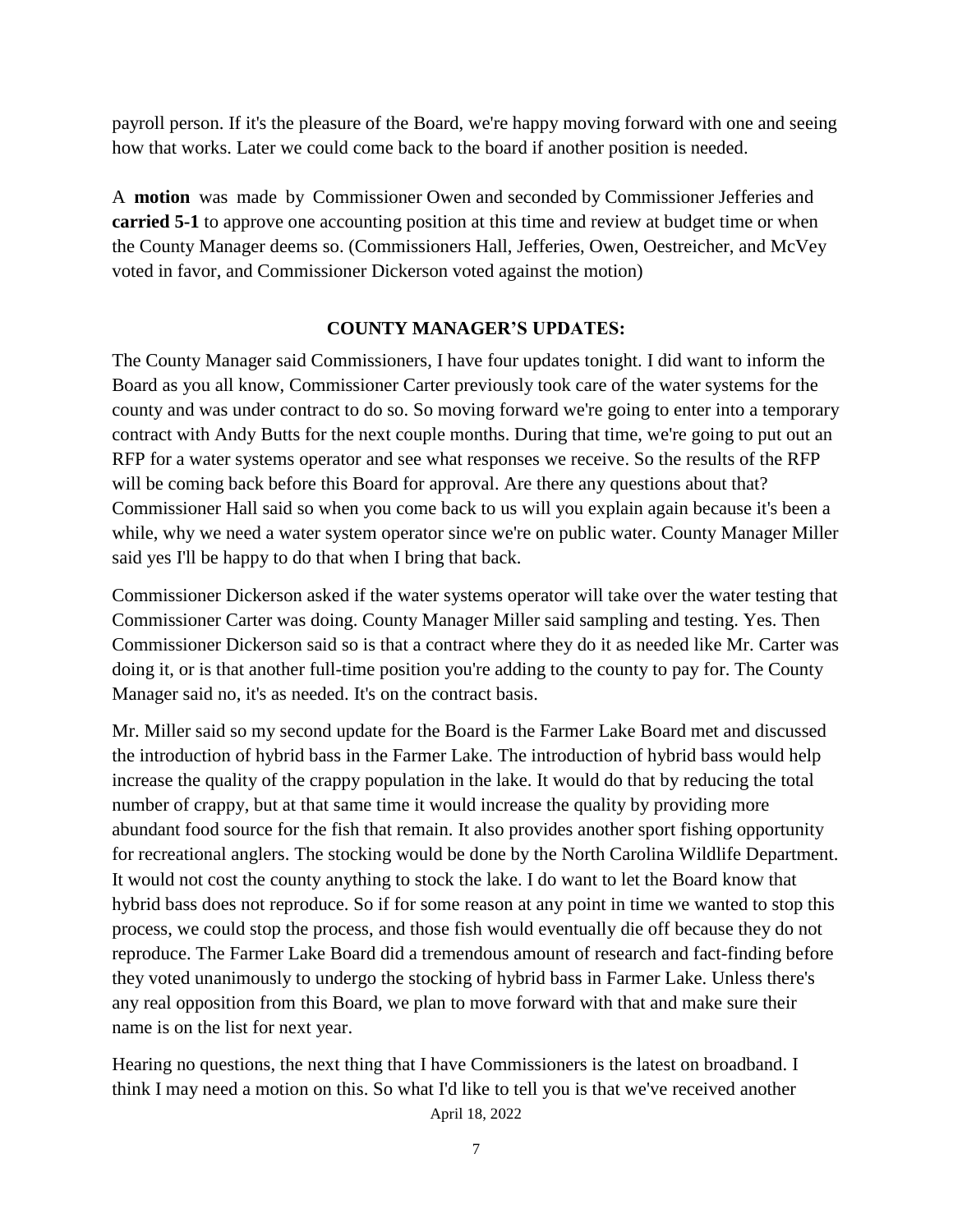partnership application from a company called Lumen. Lumen has bought CenturyLink, and now Lumen is being bought by I think it's Bright Star. Bright star is putting a tremendous amount of money into broadband infrastructure within the state. They've asked us to partner with them on the GREAT Grant, much as we did with Spectrum earlier. As we go to the next slide, these are the areas of the county that they would potentially expand broadband within, and as you can see the total project cost is \$3.64 million. The cost per premise, the cost per passing, or cost per house is \$3,562. There's 51 miles of fiber. They estimate that they'll ask for \$2.55 million on the state grant, and they request up to \$50,000 from the county. The provider would provide \$1.04 million for the project. So here's just a little bit closer look at the areas that they plan to provide service. CenturyLink provides phone service and internet service to many of these areas or have been in the past. However, at this point in time the CenturyLink service does not meet the 25 megabytes download and 3 megabytes upload threshold, so there are processes through the state or through the application process that will allow companies to object if they were expanding into already covered territory. So my recommendation to the Board is that we would approve the partnership agreement. Then through the application process of the state, let the state handle the rest of it.

Commissioner Owen said is there much overlap with Spectrum's map. The County Manager said there is some. Commissioner Owen said I was thinking about that northwest corner especially. Mr. Miller said in the top northwest corner there is some overlap. Not a tremendous amount of overlap though. I would say the largest amount of overlap is on the bottom set of lines in the bottom north east. That small area, and Mr. Miller went to the map to show everyone where he was talking about. I would say that's the largest area of overlap. Commissioner Oestreicher said this is a close-up. That's not the whole county there. The County Manager said right. So it's this area here. That's where I think the largest amount of overlap is between the two applications will occur.

Commissioner Oestreicher asked is this underground or all over head. The County Manager said it'll be a mix, but it is fiber to the premise. Then Commissioner Oestreicher asked how does this impact the Spectrum GREAT Grant application. Mr. Miller said so what you have is two different providers applying to cover the same area. Here again, this is a state grant application. My recommendation is we let the state figure that out. We're not involved in picking the winners or losers of the grant application. We're not responsible for vetting any of the internet service providers or ISPs. It's the state's responsibility, and I think we should let the state do their due diligence and do the work. Here again Mr. Miller foresees our max contribution to any or all total GREAT Grants to be \$250,000 max. Commissioner Oestreicher said so the total would be the same, and the County Manager said right. Commissioner Oestreicher said so these folks would just get a piece of what we've already allocated. Mr. Miller said that's correct. Then Commissioner Oestreicher asked what about their program or subscription costs. County Manager Miller said I do not have any information on that. Would the state sort that out asked Commissioner Oestreicher? The County Manager said that's part of the application process for

April 18, 2022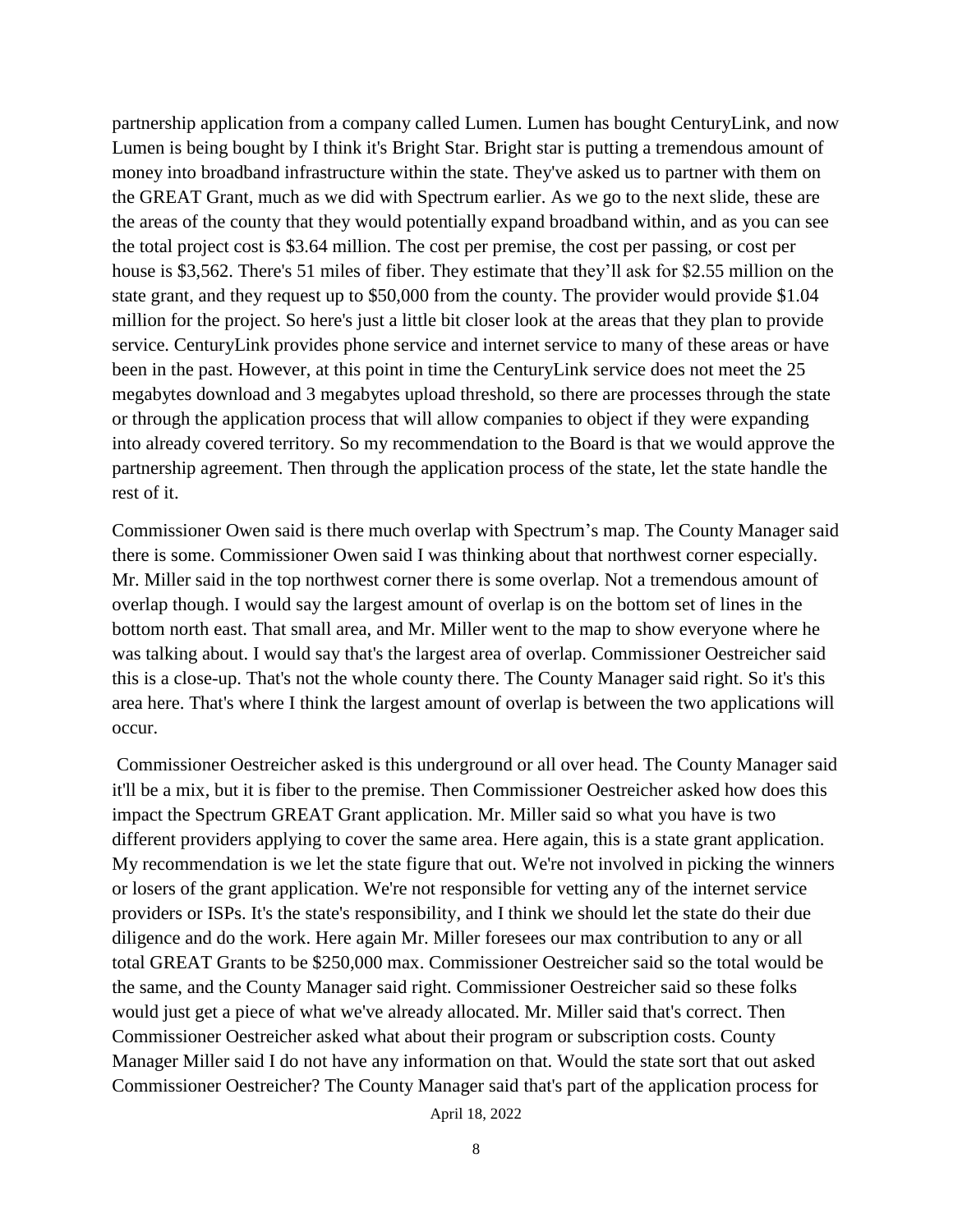the state. Mr. Miller believes there's additional points given for low cost providers. So here again that's part of the state application process, and I would say we need to let the state do their job. I'm sure the broadband office is more than aware of the capabilities of both companies. Then Commissioner Oestreicher asked about timing-wise. County Manager Miller asked about timing and the grant says from the date they're finally approved they have two years. Mr. Miller asked Lumen specifically about timing. They said of course we would like to get it done in a year to 18 months, but we can't promise you that.

Then the County Manager asked if he could get a motion if the board approves to approve the County Manager entering into the partnership agreement with Lumen.

A **motion** was made by Commissioner Oestreicher and seconded by Commissioner Owen and **carried unanimously** to approve the County Manager entering into the agreement with Lumen. (Commissioners Dickerson, Hall, Jefferies, Owen, Oestreicher, and McVey voted in favor)

County Manager Miller said in my last update Commissioners, I just want to let the Board know that we have received the certificate of occupancy for the Bartlett Yancey High School project for the cafeteria side of the project. There's only one small portion remaining for renovation. So the students will be able to move into the cafeteria and adjoining corridors immediately following spring break or as the school's Board of Education approves. For all intents and purposes, those facilities will be ready. That's all I have unless the Board has questions for me.

### **COMMISSIONER COMMENTS:**

**Commissioner Jefferies:** Could Doll Branch Road be paved up to where the Phelps own. From where the Phelps own is about two and a half tenths of a mile. The County Manager said they would check into a partial paving of Doll Branch Road.

**Commissioner Oestreicher:** On the High School construction, you probably do not have this ready, but for the next meeting, can you get an update on where they stand on the security or securing that site for the students. That was a big part of this whole thing. The County Manager said sure he will do that.

**Commissioner Owen:** Can you get us an update on the contingency fund? You can give it at the next meeting.

### **ANNOUNCEMENTS AND UPCOMING EVENTS:**

- **April 22, 2022 Earth Day Festival 1:00-6:00 pm in the Yanceyville Pavilion**
- **April 30, 2022 Farmer Lake Crappie Tournament**
- **May 2, 2022 Board of Commissioners Meeting 9:00 am**
- **May 6, 2022 Joint Meeting with Board of Education at 10:30 am at School Board Office**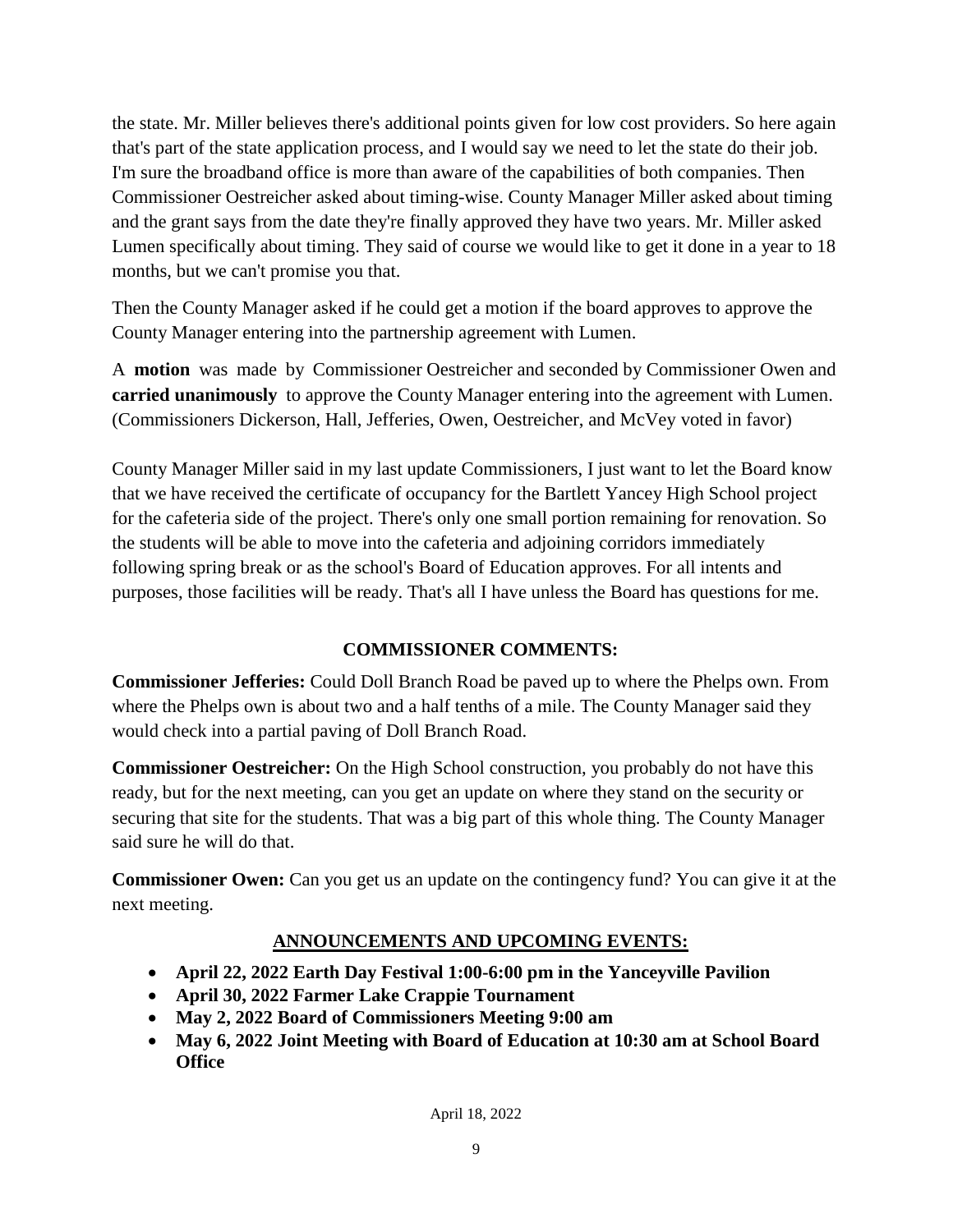**May 12, 2022 Joint Meeting with the Town of Milton and Town of Yanceyville at 6:00 pm at CoSquare.**

#### **ADJOURNMENT:**

A **motion** was made at 7:13 pm by Commissioner Owen and seconded by Commissioner Jefferies and **carried unanimously** to adjourn the meeting. (Commissioner Dickerson, Hall, Jefferies, Owen, Oestreicher, and McVey voted in favor)

Carla R. Smith Rick McVey<br>
Clerk to the Board Chairman Clerk to the Board

\_\_\_\_\_\_\_\_\_\_\_\_\_\_\_\_\_\_\_\_\_\_\_\_\_\_\_\_\_\_\_\_ \_\_\_\_\_\_\_\_\_\_\_\_\_\_\_\_\_\_\_\_\_\_\_\_\_\_\_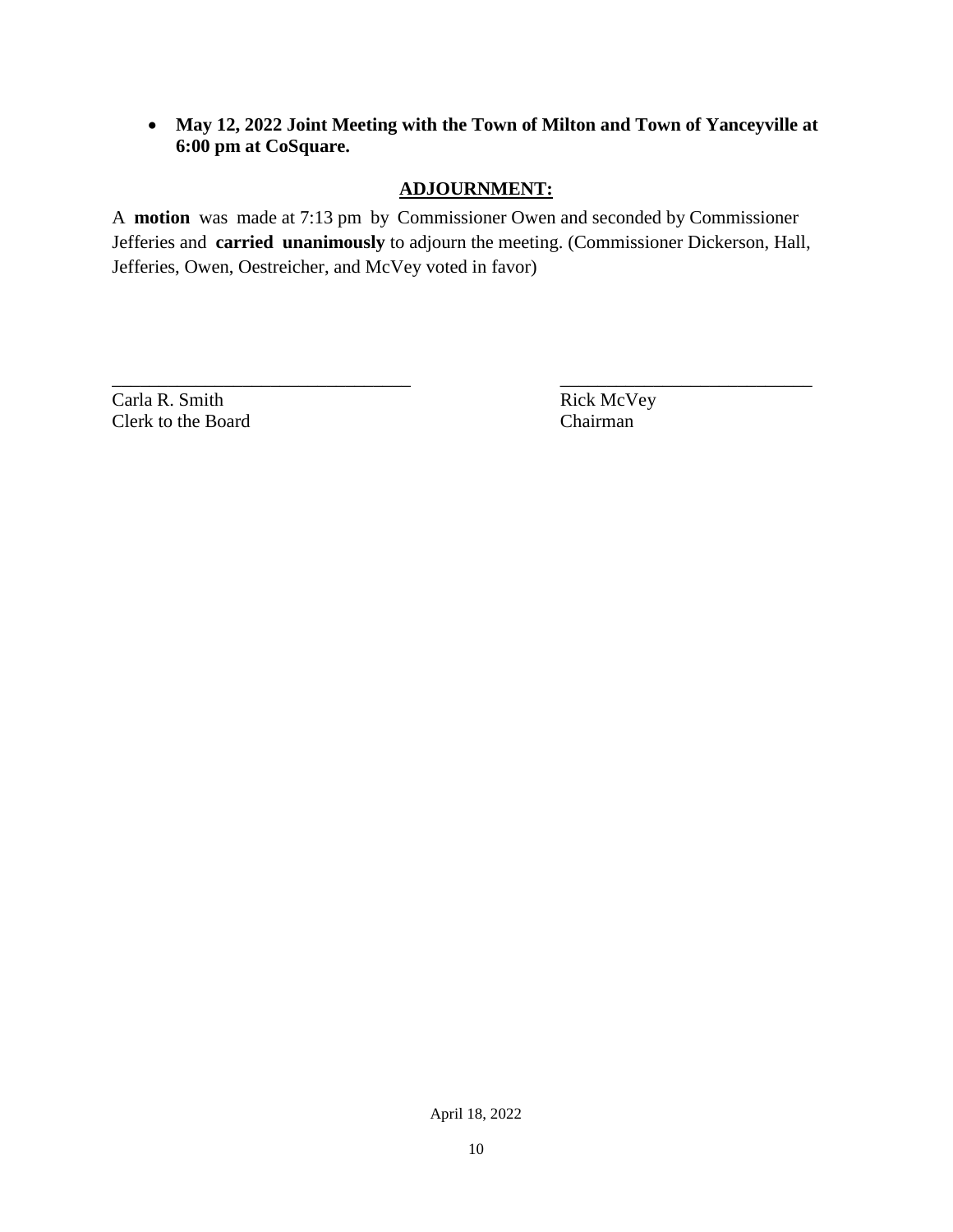# **Recitals**

**WHEREAS**, the Caswell County Local Government has received an allocation of funds from the "Coronavirus State Fiscal Recovery Fund" or "Coronavirus Local Fiscal Recovery Fund" (together "CSLFRF funds"), established pursuant to Sections 602 and 603 of the Social Security Act, as added by Section 9901 of the American Rescue Plan Act of 2021, Pub. L. No. 117-2 (the "ARP/CSLFRF award").

**WHEREAS,** CSLFRF funds are subject to the U.S. Department of Treasury ("Treasury") regulations, including the Final Rule, the Award Terms and Conditions, and the Title VII implementing regulations at 31 C.F.R. Part 22.

**WHEREAS**, pursuant to the ARP/CSLFRF Award Terms and Conditions, and as a condition of receiving CSLFRF funds, the Caswell County Local Government agrees to follow all federal statutes and regulations prohibiting discrimination in its administration of CSLFRF under the terms and conditions of the ARP/CSLFRF award, including, without limitation, the following:

- i. Title VI of the Civil Rights Act of 1964 (42 U.S.C. §§ 2000d et seq.) and Treasury's implementing regulations at 31 C.F.R. Part 22, which prohibit discrimination on the basis of race, color, or national origin within programs or activities receiving federal financial assistance;
- ii. The Fair Housing Act, Title VIII of the Civil Rights Act of 1968 (42 U.S.C. §§ 3601 et seq.), which prohibits discrimination in housing on the basis of race, color, religion, national origin, sex, familial status, or disability;
- iii. Section 504 of the Rehabilitation Act of 1973, as amended (29 U.S.C. § 794), which prohibits discrimination on the basis of disability under any program or activity receiving Federal financial assistance;
- iv. The Age Discrimination Act of 1975, as amended (42 U.S.C. §§ 6101 et seq.), and Treasury's implementing regulations at 31 C.F.R. Part 23, which prohibit discrimination on the basis of age in programs or activities receiving federal financial assistance; and
- v. Title II of the Americans with Disabilities Act of 1990, as amended (42 U.S.C. §§ 12101 et seq.), which prohibits discrimination on the basis of disability under programs, activities, and services provided or made available by state and local governments or instrumentalities or agencies thereto.

**RESOLVED**, That the governing board of the Caswell County Local Government hereby adopts and enacts the following nondiscrimination policy, which shall apply to the operations of any program, activity, or facility that is supported in whole, or in part, by expenditures CSLFRF pursuant to the ARP/CSLFRF award.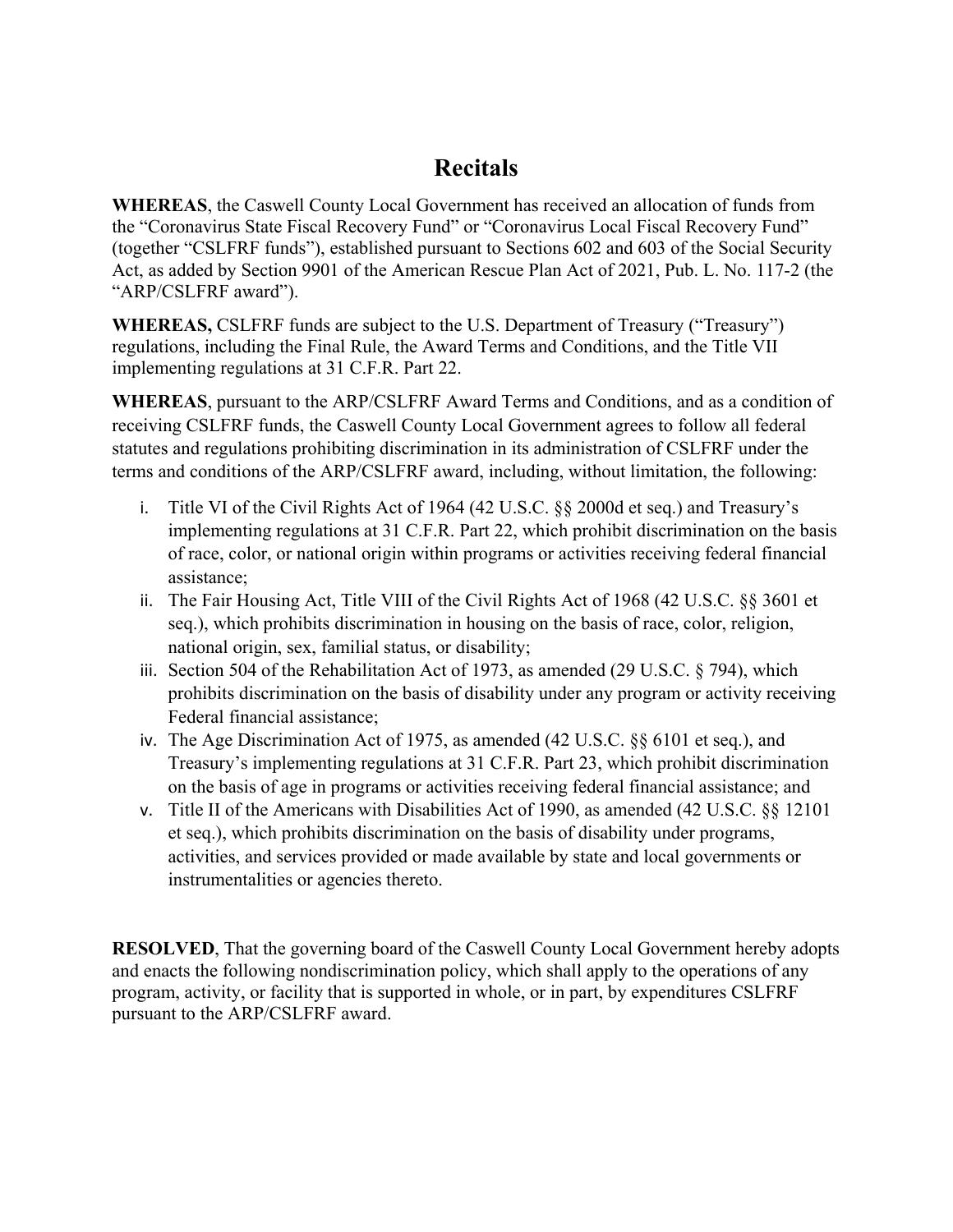#### **Nondiscrimination Policy Statement**

It is the policy of the Caswell County Local Government to ensure that no person shall, on the ground of race, color, national origin (including limited English Proficiency), familial status, sex, age, or disability, be excluded from participation in, be denied the befits of, or be otherwise subject to discrimination under any program or activity administered by the Caswell County Local Government, including programs or activities that are funded in whole or part, with Coronavirus State and Local Fiscal Recovery Funds ("CSLFRF"), which the Caswell County Local Government received from the U.S. Department of Treasury ("Treasury") pursuant to Sections 602 and 603 of the Social Security Act, as added by Section 9901 of the American Rescue Plan Act of 2021, Pub. L. No. 117-2 (herein the "ARP/CSLFRF award").

### **I. Governing Statutory & Regulatory Authorities**

l

As required by the CSLFRF [Award Terms and Conditions,](https://home.treasury.gov/system/files/136/NEU_Award_Terms_and_Conditions.pdf) the Caswell County Local Government shall ensure that each "activity," "facility," or "program"<sup>[1](#page-11-0)</sup> that is funded in whole, or in part, with CSLFRF and administered under the ARP/CSLFRF award, will be facilitated, operated, or conducted in compliance with the following federal statutes and federal regulations prohibiting discrimination. These include, but are not limited to, the following:

- i. Title VI of the Civil Rights Act of 1964 (42 U.S.C. §§ 2000d et seq.) and Treasury's implementing regulations at 31 C.F.R. Part 22, which prohibit discrimination on the basis of race, color, or national origin under programs or activities receiving federal financial assistance;
- ii. The Fair Housing Act, Title VIII of the Civil Rights Act of 1968 (42 U.S.C. §§ 3601 et seq.), which prohibits discrimination in housing on the basis of race, color, religion, national origin, sex, familial status, or disability;
- iii. Section 504 of the Rehabilitation Act of 1973, as amended (29 U.S.C. § 794), which prohibits discrimination on the basis of disability under any program or activity receiving federal financial assistance;
- iv. The Age Discrimination Act of 1975, as amended (42 U.S.C. §§ 6101 et seq.), and Treasury's implementing regulations at 31 C.F.R. Part 23, which prohibit discrimination on the basis of age within programs or activities receiving federal financial assistance; and
- v. Title II of the Americans with Disabilities Act of 1990, as amended (42 U.S.C. §§ 12101 et seq.), which prohibits discrimination on the basis of disability under programs, activities, and services provided or made available by state and local governments or instrumentalities or agencies thereto.

<span id="page-11-0"></span><sup>&</sup>lt;sup>1</sup> 22 C.F.R. § 22.3 defines "program" and "activity" as all operations of an entity, including local governments, that receive Federal financial assistance, and the departments, agencies, or special purpose districts of the local governments to which Federal financial assistance is distributed. "Federal financial assistance" includes, among other things, grants and loans of federal funds. "Facility" includes all or any part of structures, equipment, or other real or personal property or interests therein, and the provision of facilities includes the construction, expansion, renovation, remodeling, alteration, or acquisition of facilities.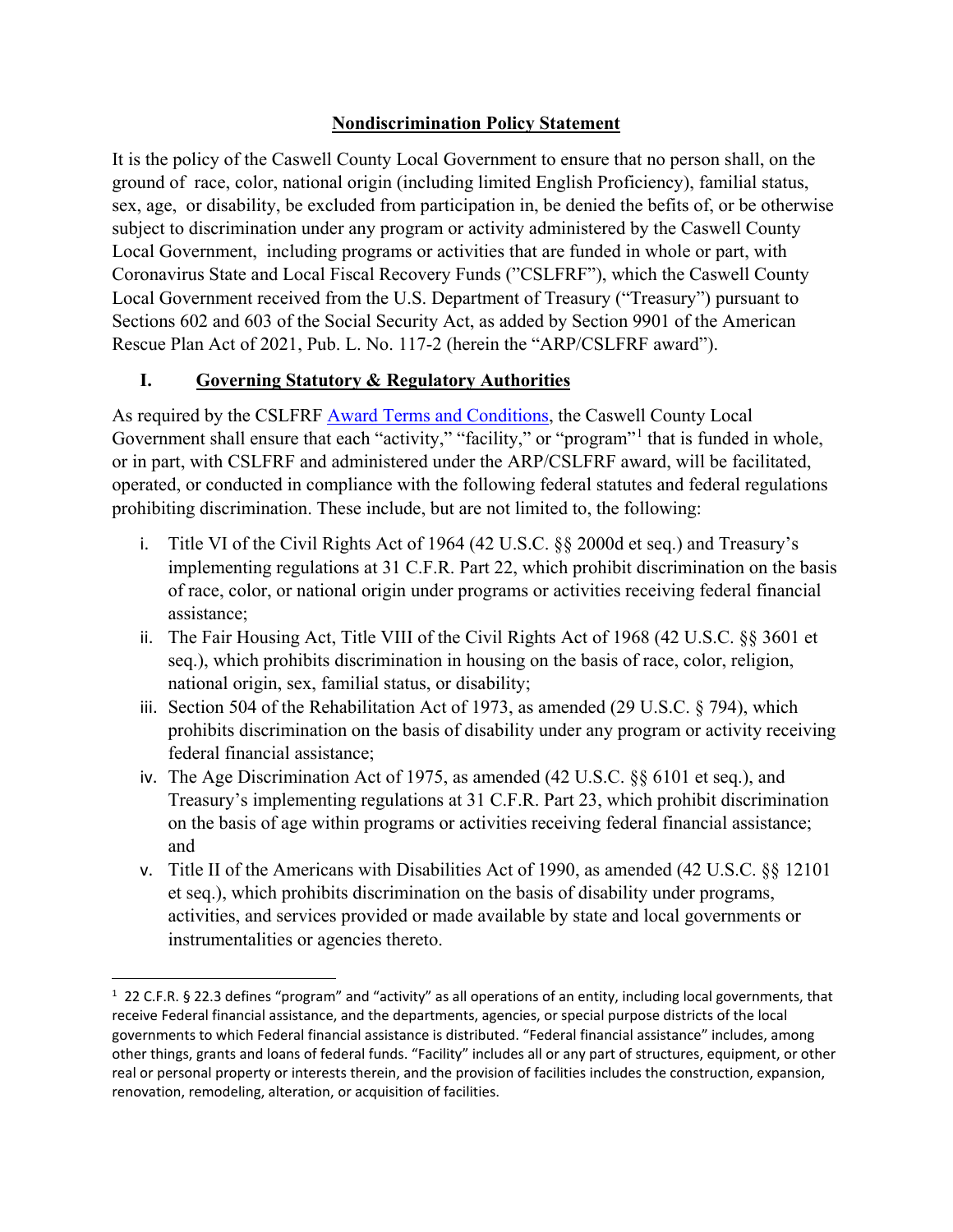### **II. Discriminatory Practices Prohibited in the Administration of the ARP/CSLFRF Award**

To ensure compliance with Title VII of the Civil Rights Act of 1964, and Title 31 Code of Federal Regulations, Part 22, the Civil Rights Restoration Act of 1987, and other pertinent nondiscrimination authorities, the Caswell County Local Government shall prohibit, at a minimum, the following practices in its administration of CSLFRF pursuant to the ARP/CSLFRF award:

- 1. Denying to a person any service, financial aid, or other program benefit without good cause;
- 2. Providing to a person any service, financial aid, or another benefit which is different in quantity or quality, or is provided in a different manner, from that provided to others under the program.
- 3. Subjecting a person to segregation or separate treatment in any matter related to the receipt of any service, financial aid, or other benefit under the program;
- 4. Restricting a person in the enjoyment of any advantages, privileges, or other benefits enjoyed by others receiving any service, financial aid, or other benefit under the program;
- 5. Treating a person differently from others in determining whether that person satisfies any admission, enrollment, quota, eligibility, membership, or other requirement or condition which persons must meet to be provided any service, financial aid, or other benefit provided under the program;
- 6. Implementing different standards, criteria, or other requirements for admission, enrollment, or participation in planning, advisory, contractual, or other integral activities to the program;
- 7. Adopting methods of administration which, directly or through contractual relationships, would defeat or substantially impair the accomplishment of effective nondiscrimination;
- 8. Selecting a site or location of facilities with the purpose or effect of excluding persons from, denying them the benefits of, subjecting them to discrimination, or with the purpose or effect of defeating or substantially impairing the accomplishment of the objectives of Title VI or related acts and regulations;
- 9. Discriminating against any person, either directly or through a contractual agreement, in any employment resulting from the program, a primary objective of which is to provide employment;
- 10. Committing acts of intimidation or retaliation, including threatening, coercing, or discriminating against any individual for the purpose of interfering with any right or privilege secured by any pertinent nondiscrimination law, or because an individual made a complaint, testified, assisted, or participated in an investigation, proceeding, or hearing.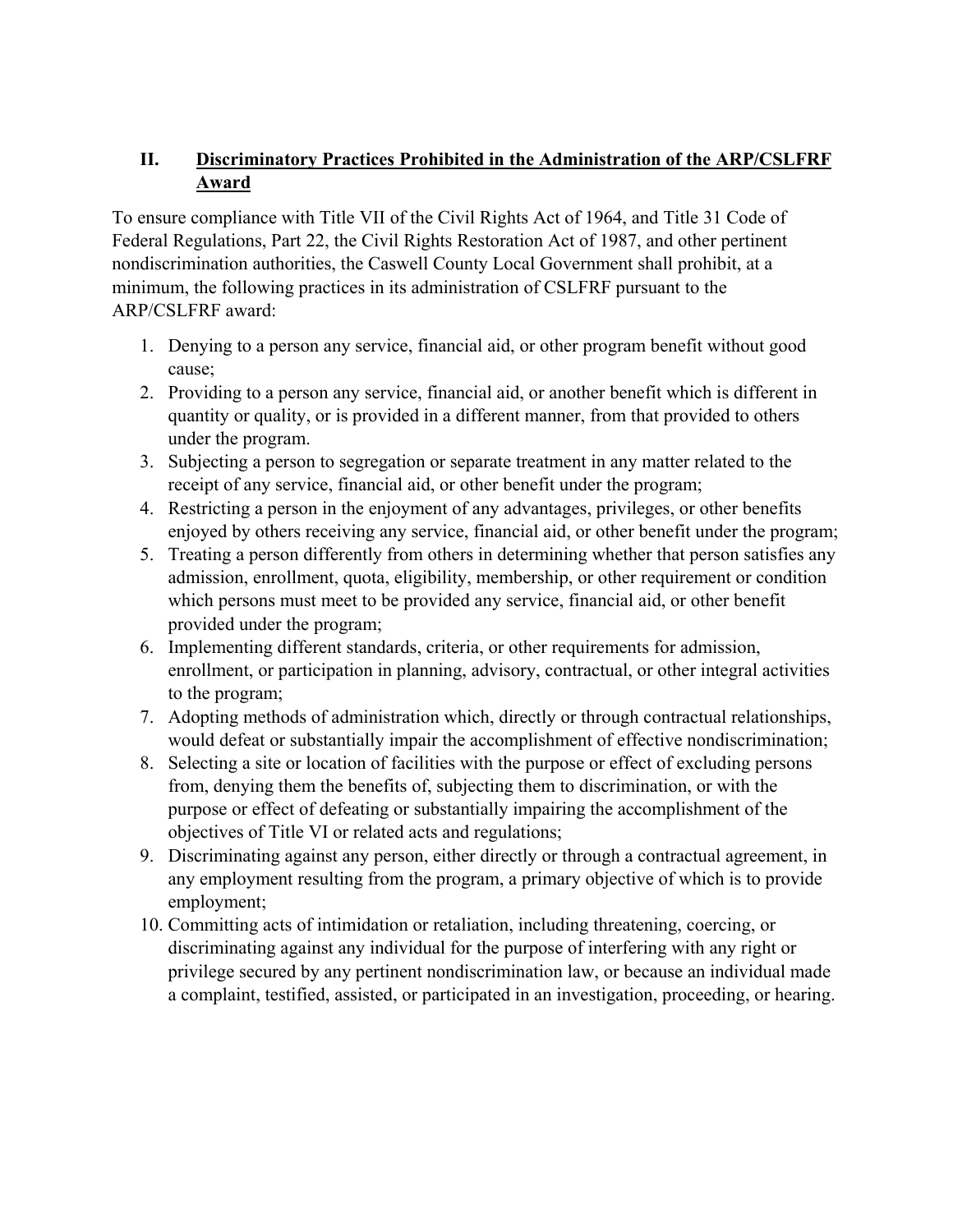#### **III. Reporting & Enforcement**

- 1. The Caswell County Local Government shall cooperate in any enforcement or compliance review activities by the Department of the Treasury. Enforcement may include investigation, arbitration, mediation, litigation, and monitoring of any settlement agreements that may result from these actions. The Caswell County Local Government shall comply with information requests, on-site compliance reviews, and reporting requirements.
- 2. The Caswell County Local Government shall maintain a complaint log and inform the Treasury of any complaints of discrimination on the grounds of race, color, or national origin (including limited English proficiency covered by Title VI of the Civil Rights Act of 1964 and implementing regulations and provide, upon request, a list of all such reviews or proceedings based on the complaint, whether pending or completed, including the outcome. The Caswell County Local Government shall inform the Treasury if it has received no complaints under Title VI.
- 3. Any person who believes they have been aggrieved by a discriminatory practice under Title VI has a right to file a formal complaint with the Treasury. Any such complaint must be in writing and filed with the Treasury's Title VI Coordinator within one hundred eighty (180) days following the date of the alleged discriminatory occurrence.
- 4. Any person who believes that because of that person's race, color, national origin, limited English proficiency, familial status, sex, age, religion, or disability that he/she/they have been discriminated against or unfairly treated by the Caswell County Local Government in violation of this policy should contact the following office within 180 days from the date of the alleged discriminatory occurrence:

Carla Smith, Clerk to the Board of Commissioners (336) 694-4193 144 Court Square, Yanceyville, NC 27379.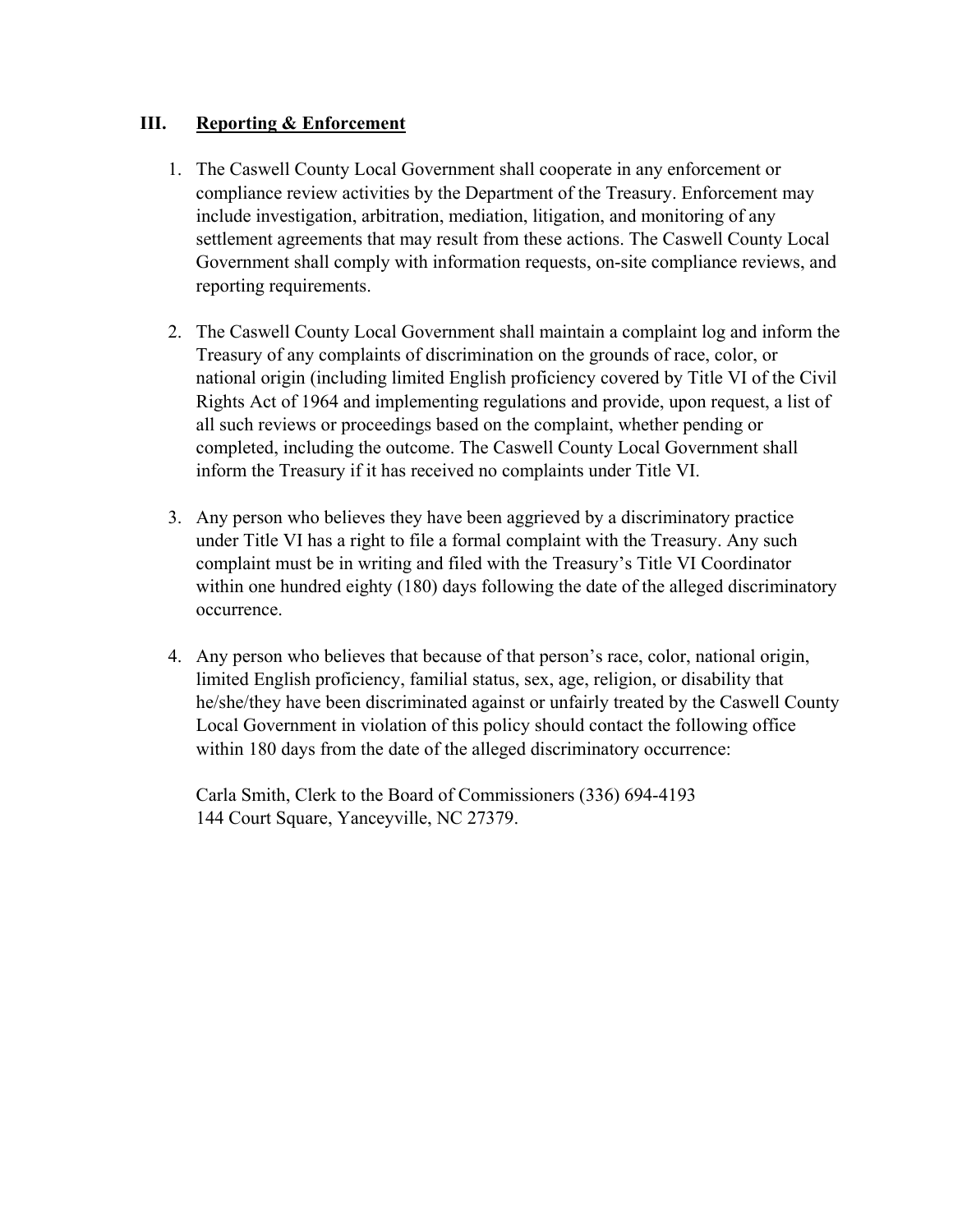#### **ELIGIBLE PROJECT POLICY FOR THE EXPENDITURE OF AMERICAN RESCUE PLAN ACT OF 2021 CORONAVIRUS STATE AND LOCAL FISCAL RECOVERY FUNDS BY** Caswell County Local Government

**WHEREAS** the Caswell County Local Government, has received an allocation of funds from the Coronavirus State and Local Fiscal Recovery Funds of H.R. 1319 American Rescue Plan Act of 2021 (ARP/CSLFRF); and

**WHEREAS** US Treasury is responsible for implementing ARP/CSLFRF and has enacted a Final Rule outlining eligible projects; and

**WHEREAS** the funds may be used for projects within these categories, to the extent authorized by state law.

- 1. Support COVID-19 public health expenditures, by funding COVID-19 mitigation and prevention efforts, medical expenses, behavioral healthcare, preventing and responding to violence, and certain public health and safety staff;
- 2. Address negative economic impacts caused by the public health emergency, including economic harms to households, small businesses, non-profits, impacted industries, and the public sector;
- 3. Replace lost public sector revenue, using this funding to provide government services to the extent of the reduction in revenue experienced due to the pandemic;
- 4. Provide premium pay for essential workers, offering additional support to those who have borne and will bear the greatest health risks because of their service in critical infrastructure sectors; and,
- 5. Invest in water, sewer, and broadband infrastructure, making necessary investments to improve access to clean drinking water, support vital wastewater and stormwater infrastructure, and to expand access to broadband internet; and

**WHEREAS** the ARP/CSLFRF are subject to the provisions of the federal Uniform Grant Guidance, 2 CFR Part 200 (UG), as provided in the [Assistance Listing;](https://sam.gov/fal/7cecfdef62dc42729a3fdcd449bd62b8/view) and

**WHEREAS** US Treasury has issued a [Compliance and Reporting Guidance v.2.1 \(November 15,](https://home.treasury.gov/system/files/136/SLFRF-Compliance-and-Reporting-Guidance.pdf)  [2021\)](https://home.treasury.gov/system/files/136/SLFRF-Compliance-and-Reporting-Guidance.pdf) dictating implementation of the ARP/CSLFRF award terms and compliance requirements; and

**WHEREAS** the Compliance and Reporting Guidance states on page 6 that

Per 2 CFR Part 200.303, your organization must develop and implement effective internal controls to ensure that funding decisions under the SLFRF award constitute eligible uses of funds, and document determinations.

**BE IT RESOLVED** that the [Local Government Name] hereby adopts and enacts the following Eligibility Determination Policy for ARP/CSLFRF funds.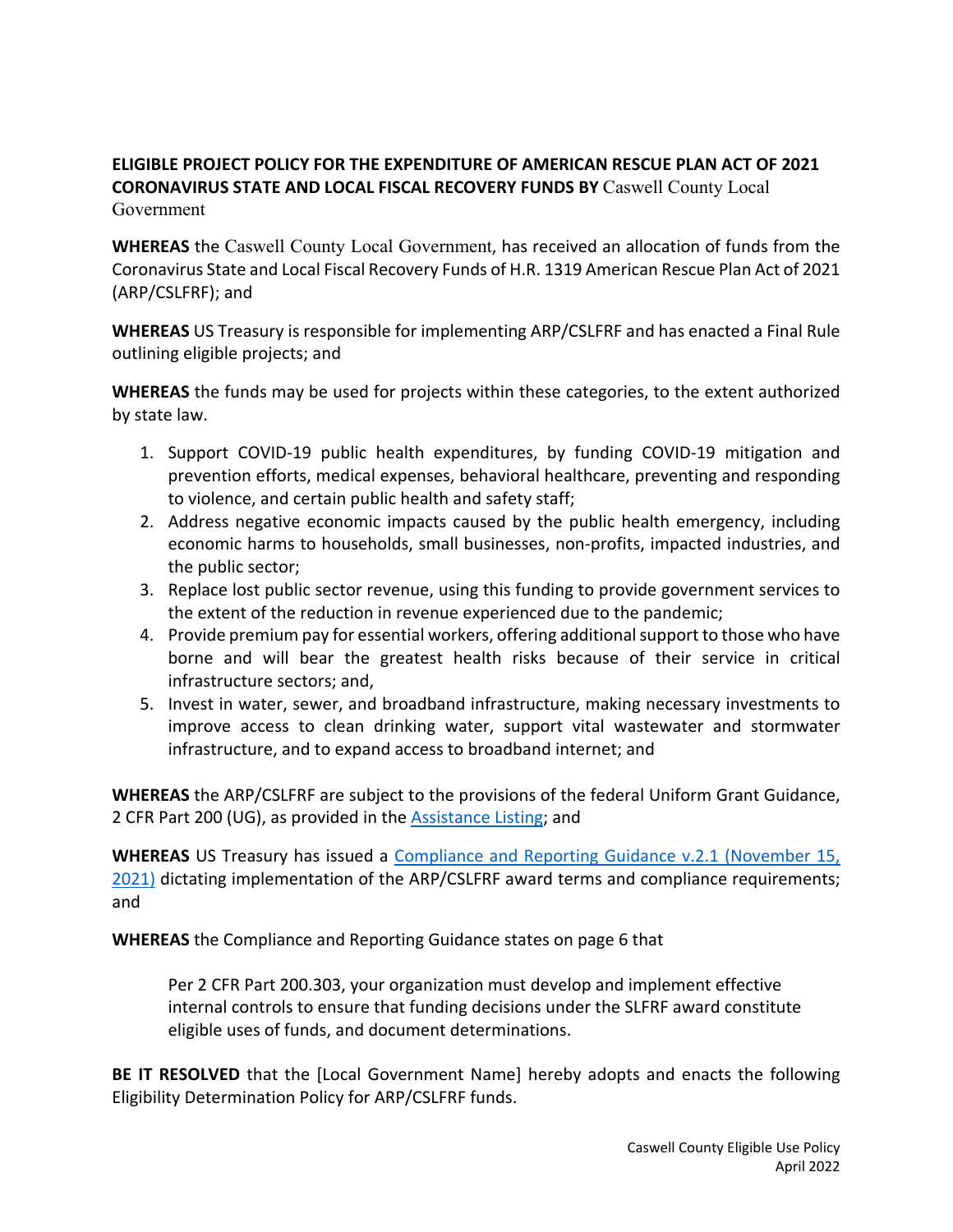# Eligibility Determination Policy for American Rescue Plan Act of 2021 Coronavirus State and Local Fiscal Recovery Funds

This policy defines the permissible and prohibited uses of the Coronavirus State and Local Fiscal Recovery Funds of H.R. 1319 American Rescue Plan Act of 2021 (ARP/CSLFRF) funds. It also outlines the procedures for determining how [Local Government Name] will spend its ARP/CSLFRF funds.

## I. PERMISSIBLE USES OF ARP/CSLFRF FUNDING

US Treasury issued its **[Final Rule](https://home.treasury.gov/system/files/136/SLFRF-Final-Rule.pdf)** regarding use of ARPA funds on January 6, 2022. (The Final Rule is effective as of April 1, 2022. Until that date, a local government may proceed under the regulation promulgated by US Department of the Treasury in its **[Interim Final Rule](https://www.govinfo.gov/content/pkg/FR-2021-05-17/pdf/2021-10283.pdf)** or the Final Rule.) The Final Rule (and the Interim Final Rule) identify permissible uses of ARP/CSLFRF funds and certain limitations and process requirements. Local governments must allocate ARP/CSLFRF funds no later than December 31, 2024 and disburse all funding no later than December 31, 2026. Failure of an entity to expend all funds by December 31, 2026 will result in forfeiture of ARPA funds.

ARP/CSLFRF funds may be used for projects within the following categories of expenditures:

- 1. Support COVID-19 public health expenditures, by funding COVID-19 mitigation and prevention efforts, medical expenses, behavioral healthcare, preventing and responding to violence, and certain public health and safety staff;
- 2. Address negative economic impacts caused by the public health emergency, including economic harms to workers, households, small businesses, non-profits, impacted industries, and the public sector;
- 3. Replace lost public sector revenue, using this funding to provide government services to the extent of the reduction in revenue experienced due to the pandemic;
- 4. Provide premium pay for essential workers, offering additional support to those who have borne and will bear the greatest health risks because of their service in critical infrastructure sectors; and
- 5. Invest in water, sewer, and broadband infrastructure, making necessary investments to improve access to clean drinking water, support vital wastewater and stormwater infrastructure, and to expand access to broadband internet; and

### II. PROHIBITED USES OF ARPA FUNDING

The ARP/CSLFRF and US Treasury's Final Rule prohibit certain uses of ARP/CSLFRF funds. Specifically, ARP/CSLFRF funds may not be used for projects within the following categories of expenditures:

1. To make a deposit into a pension fund that constitutes an extraordinary payment of an accrued, unfunded liability (Note that routine contributions as part of a payroll obligation for an eligible project are allowed.);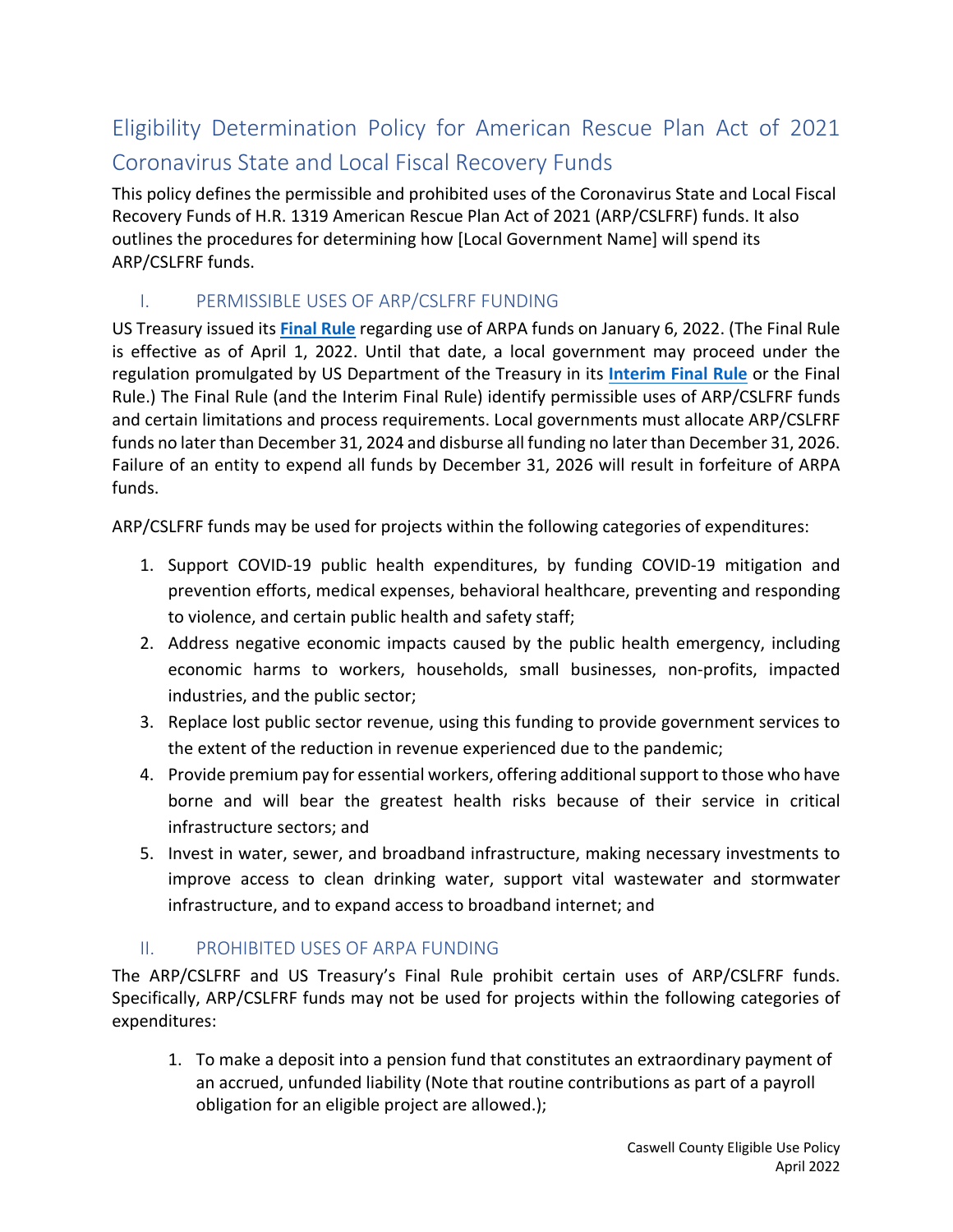- 2. To borrow money or make debt service payments;
- 3. To replenish rainy day funds or fund other financial reserves;
- 4. To satisfy an obligation arising from a settlement agreement, judgment, consent decree, or judicially confirmed debt restricting in a judicial, administrative, or regulatory proceeding (There is an exception to this prohibition if the settlement or judgment requires the [Local Government Name] to provide services to respond to the COVID-19 public health emergency or its negative economic impacts or to provide government services, then the costs of those otherwise ARP/CSLFRF-eligible projects are allowed.);
- 5. For a project that includes a term or condition that undermines efforts to stop the spread of COVID-19 or discourages compliance with recommendations and guidelines in CDC guidance for stopping the spread of COVID-19;
- 6. In violation of the conflict-of-interest requirements imposed by the award terms and 2 CFR 200.318(c).
- 7. For any expenditure that would violate other applicable federal, state, and local laws and regulations.

The Caswell County Local Government, and any of its contractors or subrecipients, may not expend any ARP/CSLFRF funds for these purposes.

### III. PROCEDURES FOR PROJECT APPROVAL

The following are procedures for ARP/CSLFRF project approvals. All Caswell County Local Government employees and officials must comply with these requirements.

- 1. Requests for ARP/CSLFRF funding, must be made in writing and include all the following:
	- a. Brief description of the project
	- b. Identification of ARP/CSLFRF Expenditure Category (EC) (A list of ECs in in the Appendix to the [US Treasury Compliance and Reporting Guidance.](https://home.treasury.gov/system/files/136/SLFRF-Compliance-and-Reporting-Guidance.pdf))
	- c. Required justifications for applicable projects, according to the requirements in the Final Rule. Employees or any applicant seeking ARPA funding should review the **Final Rule and [Final Rule](https://home.treasury.gov/system/files/136/SLFRF-Final-Rule.pdf) Overview** prior to submitting a proposal.
	- d. Proposed budget, broken down by cost item, in accordance with the [Local Government Name]'s Allowable Cost Policy.
	- e. A project implementation plan and estimated implementation timeline (All ARP/CSLFRF funds must be fully obligated by December 31, 2024, and fully expended by December 31, 2026.)
- 2. Requests for funding must be submitted to Melissa Williamson, Deputy County Manager for approval. All requests will be reviewed by County Management for ARP/CSLFRF compliance and by Finance Director or Deputy Finance Director for allowable costs and other financial review.
- 3. No ARP/CSLFRF may be obligated or expended before final written approval by Bryan Miller, County Manager. The Board of Commissioners must appropriate funds by function before any award is made.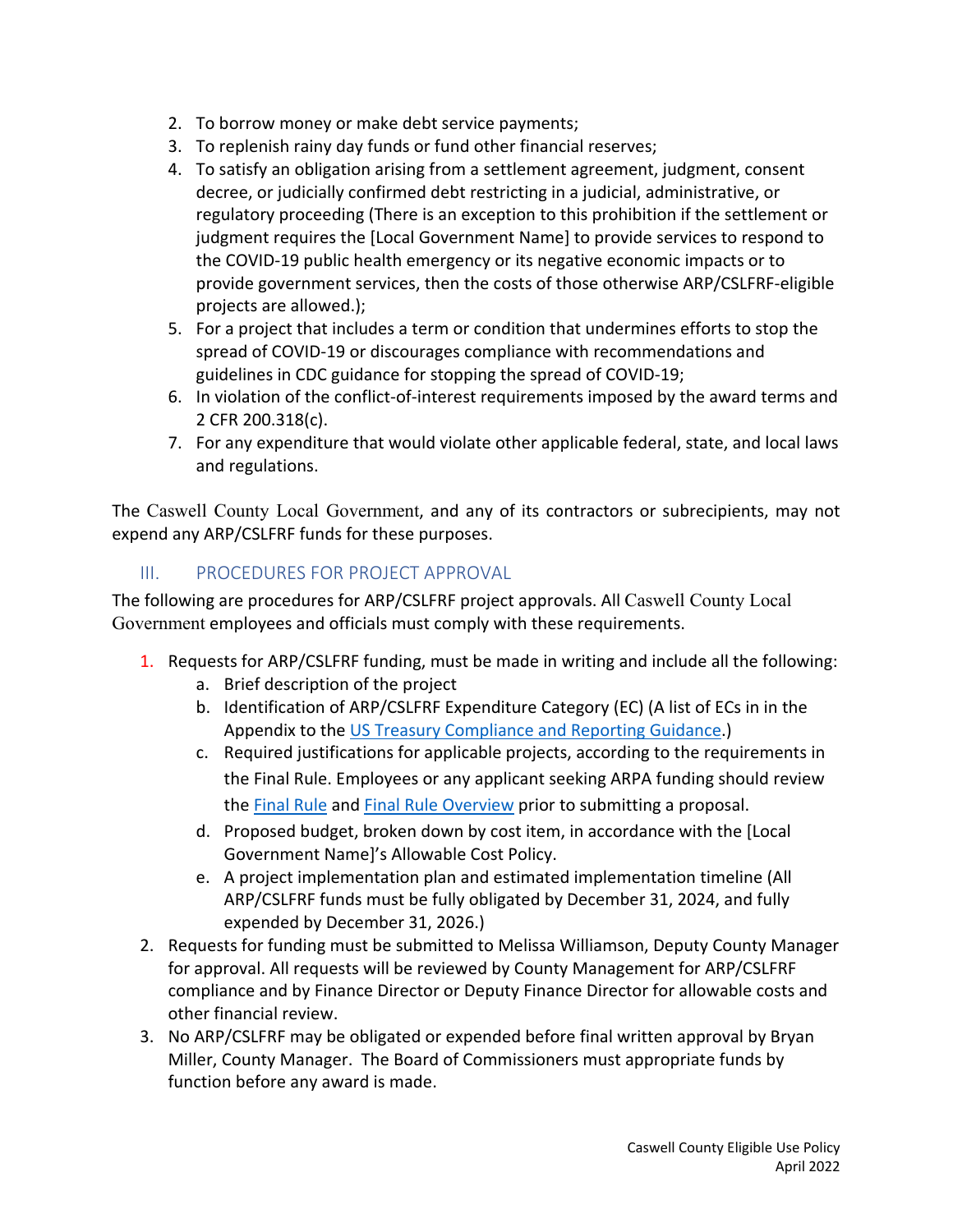- 4. If a proposal does not meet the required criteria, it will be returned to the requesting party for revision and resubmittal.
- 5. Following approval, employees responsible for implementing the project must conform actual obligations and expenditures to the pre-approved project budget. Changes in project budgets must be approved by the Deputy County Manager and may require a budget amendment before proceeding. Any delay in the projected project completion date shall be communicated to both the Deputy County manager and the Deputy Finance Director immediately.
- 6. The Deputy County Manger must collect and document required information for each EC, for purposes of completing the required Project and Expenditure reports.
- 7. Caswell County Finance Director must maintain written project requests and approvals, all supporting documentation, and financial information at least until December 31, 2031.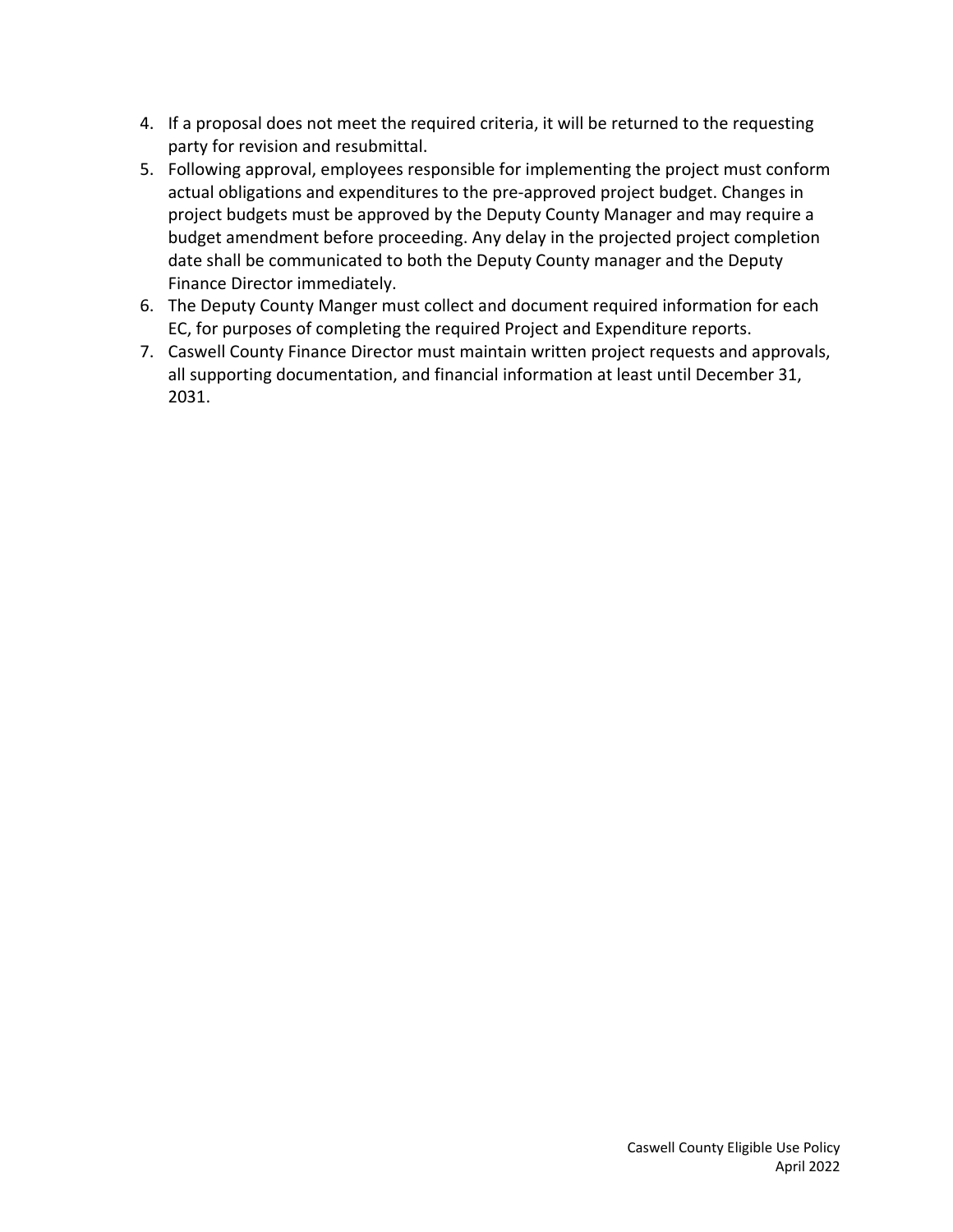### **Record Retention Policy: Documents Created or Maintained Pursuant to the ARP/CSLFRF Award**

**Retention of Records**: The Coronavirus Local Fiscal Recovery Funds ("CSLFRF") [Award](https://home.treasury.gov/system/files/136/NEU_Award_Terms_and_Conditions.pdf)  [Terms and Conditions](https://home.treasury.gov/system/files/136/NEU_Award_Terms_and_Conditions.pdf) and the [Compliance and Reporting Guidance](https://home.treasury.gov/system/files/136/SLFRF-Compliance-and-Reporting-Guidance.pdf) set forth the U.S. Department of Treasury's ("Treasury") record retention requirements for the ARP/CSLFRF award.

It is the policy of the Caswell County Local Government to follow Treasury's record retention requirements as it expends CSLFRF pursuant to the APR/CSLFRF award. Accordingly, the Caswell County Local Government agrees to the following:

- Retain all financial and programmatic records related to the use and expenditure of CSLFRF pursuant to the ARP/CSLFRF award for a period of five (5) years after all CLFRF funds have been expended or returned to Treasury, whichever is later.
- Retain records for real property and equipment acquired with CSLFRF for five years after final disposition.
- Ensure that the financial and programmatic records retained sufficiently evidence compliance with section 603(c) of the Social Security Act "ARPA," Treasury's regulations implementing that section, and guidance issued by Treasury regarding the foregoing.
- Allow the Treasury Office of Inspector General and the Government Accountability Office, or their authorized representatives, the right of timely and unrestricted access to any records for the purpose of audits or other investigations.
- If any litigation, claim, or audit is started before the expiration of the 5-year period, the records will be retained until all litigation, claims, or audit findings involving the records have been resolved.

**Covered Records**: For purposes of this policy, records are information, regardless of physical form or characteristics, that are created, received, or retained that evidence the Caswell County Local Government's expenditure of CSLFRF funds on eligible projects, programs, or activities pursuant to the ARP/CSLFRF award.

Records that shall be retained pursuant to this policy include, but are not limited to, the following:

• Financial statements and accounting records evidencing expenditures of CSLFRF for eligible projects, programs, or activities.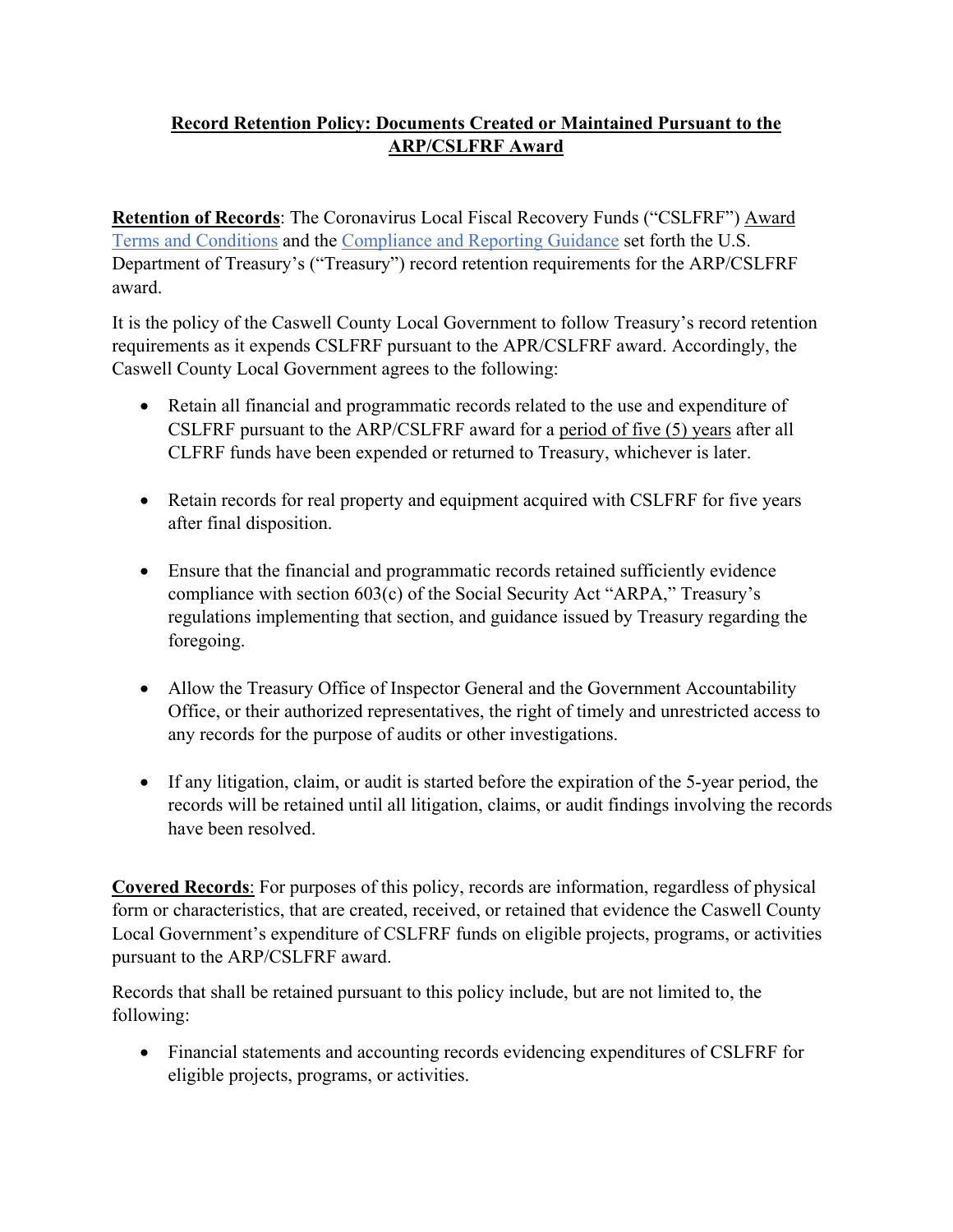- Documentation of rational to support a particular expenditure of CSLFRF (e.g., expenditure constitutes a general government service);
- Documentation of administrative costs charged to the ARP/CSLFRF award;
- Procurement documents evidencing the significant history of a procurement, including, at a minimum, the rationale for the method of procurement, selection of contract type, contractor selection or rejection, and the basis for contract cost or price;
- Subaward agreements and documentation of subrecipient monitoring;
- Documentation evidencing compliance with the Uniform Guidance property management standards set forth in 2 C.F.R. §§ 200.310-316 and 200.329;
- Personnel and payroll records for full-time and part-time employees compensated with CSLFRF, including time and effort reports; and
- Indirect cost rate proposals

**Storage:** Caswell County Local Government's records must be stored in a safe, secure, and accessible manner. Wherever practicable, such records should be collected, transmitted, and stored in open and machine-readable formats.

**Departmental Responsibilities:** Any department or unit of the Caswell County Local Government, and its employees, who are responsible for creating or maintaining the covered documents in this policy shall comply with the terms of this policy. Failure to do so may subject the Caswell County Local Government to civil and/or criminal liability. Any employee who fails to comply with the record retention requirements set forth herein may be subject to disciplinary sanctions, including suspension or termination.

The Deputy County Manager is responsible for identifying the documents that Caswell County Local Government must or should retain and arrange for the proper storage and retrieval of records. The Caswell County Manager shall also ensure that all personnel subject to the terms of this policy are aware of the record retention requirements set forth herein.

**Reporting Policy Violations**: The Caswell County Local Government is committed to enforcing this policy as it applies to all forms of records. Any employee that suspects the terms of this policy have been violated shall report the incident immediately to that employee's supervisor. If an employee is not comfortable bringing the matter up with the supervisor, the employee may bring the matter to the attention of the County Manager. The Caswell County Local Government prohibits, any form of discipline, reprisal, intimidation, or retaliation for reporting incidents of inappropriate conduct of any kind, pursuing any record destruction claim, or cooperating in related investigations.

**Questions About the Policy**: Any questions about this policy should be referred to Melissa Williamson,  $(336)$  694-1424 x 2 mwilliamson@caswellcountync.gov, who is in charge of administering, enforcing, and updating this policy.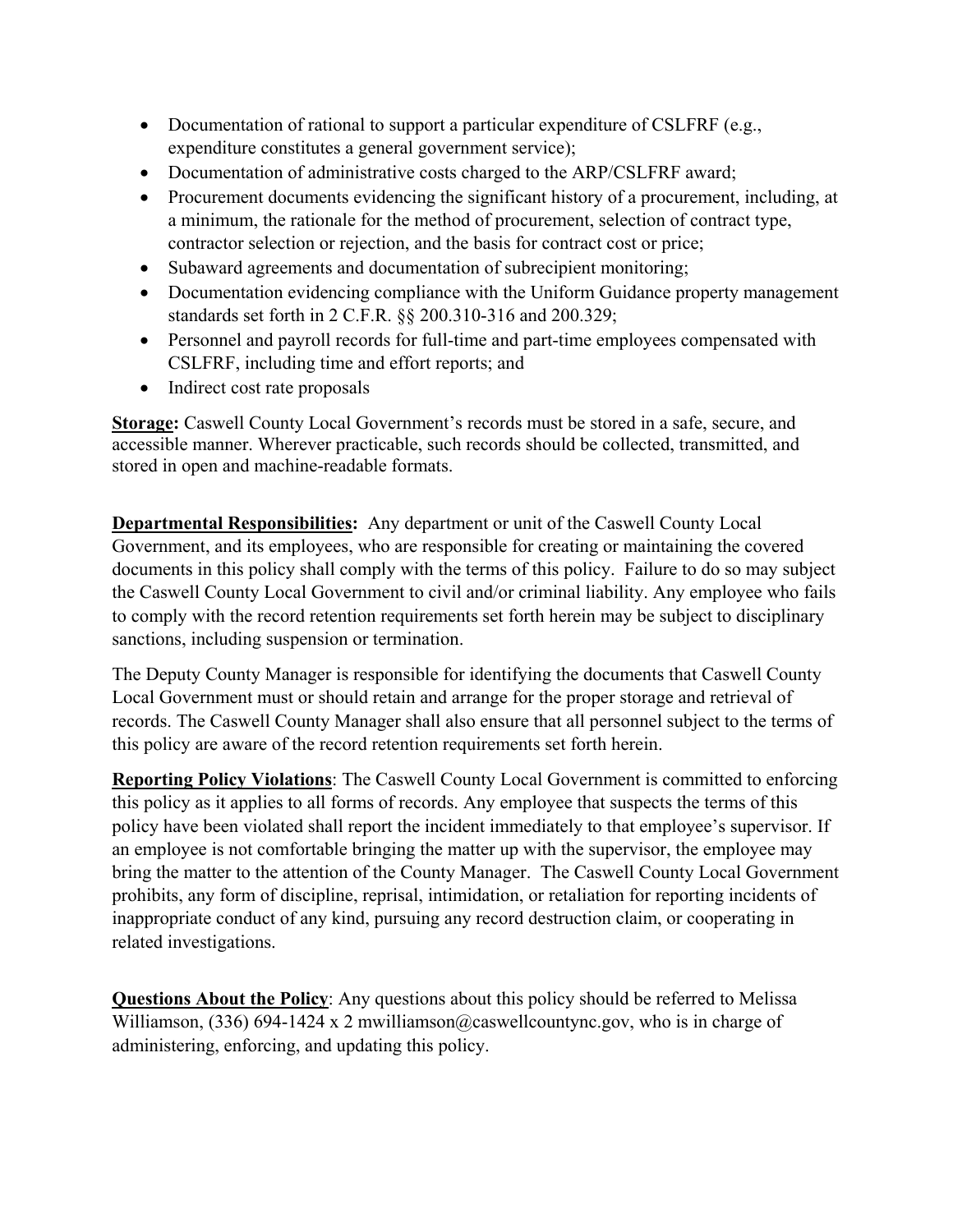# **POLICY FOR ALLOWABLE COSTS AND COST PRINCIPLES FOR EXPENDITURE OF AMERICAN RESCUE PLAN ACT CORONAVIRUS STATE AND LOCAL FISCAL RECOVERY FUNDS BY NORTH CAROLINA LOCAL GOVERNMENTS**

**WHEREAS** the Caswell County Local Government, has received an allocation of funds from the Coronavirus State and Local Fiscal Recovery Funds of H.R. 1319 American Rescue Plan Act of 2021 (ARP/CSLFRF); and

**WHEREAS** the funds may be used for projects within these categories, to the extent authorized by state law.

- 1. Support COVID-19 public health expenditures, by funding COVID-19 mitigation and prevention efforts, medical expenses, behavioral healthcare, preventing and responding to violence, and certain public health and safety staff;
- 2. Address negative economic impacts caused by the public health emergency, including economic harms to households, small businesses, non-profits, impacted industries, and the public sector;
- 3. Replace lost public sector revenue, using this funding to provide government services to the extent of the reduction in revenue experienced due to the pandemic;
- 4. Provide premium pay for essential workers, offering additional support to those who have borne and will bear the greatest health risks because of their service in critical infrastructure sectors; and,
- 5. Invest in water, sewer, and broadband infrastructure, making necessary investments to improve access to clean drinking water, support vital wastewater and stormwater infrastructure, and to expand access to broadband internet.

**WHEREAS** the ARP/CSLFRF are subject to the provisions of the federal Uniform Grant Guidance, 2 CFR Sect. 200 (UG), as provided in the [Assistance Listing;](https://sam.gov/fal/7cecfdef62dc42729a3fdcd449bd62b8/view) and

**WHEREAS** the [Compliance and Reporting Guidance for the State and Local Fiscal Recovery](https://home.treasury.gov/system/files/136/SLFRF-Compliance-and-Reporting-Guidance.pdf)  [Funds](https://home.treasury.gov/system/files/136/SLFRF-Compliance-and-Reporting-Guidance.pdf) provides, in relevant part:

**Allowable Costs/Cost Principles.** As outlined in the Uniform Guidance at 2 CFR Part 200, Subpart E regarding Cost Principles, allowable costs are based on the premise that a recipient is responsible for the effective administration of Federal awards, application of sound management practices, and administration of Federal funds in a manner consistent with the program objectives and terms and conditions of the award. Recipients must implement robust internal controls and effective monitoring to ensure compliance with the Cost Principles, which are important for building trust and accountability.

[ARP/CSLFRF] Funds may be, but are not required to be, used along with other funding sources for a given project. Note that [ARP/CSLFRF] Funds may not be used for a non-Federal cost share or match where prohibited by other Federal programs, e.g., funds may not be used for the State share for Medicaid.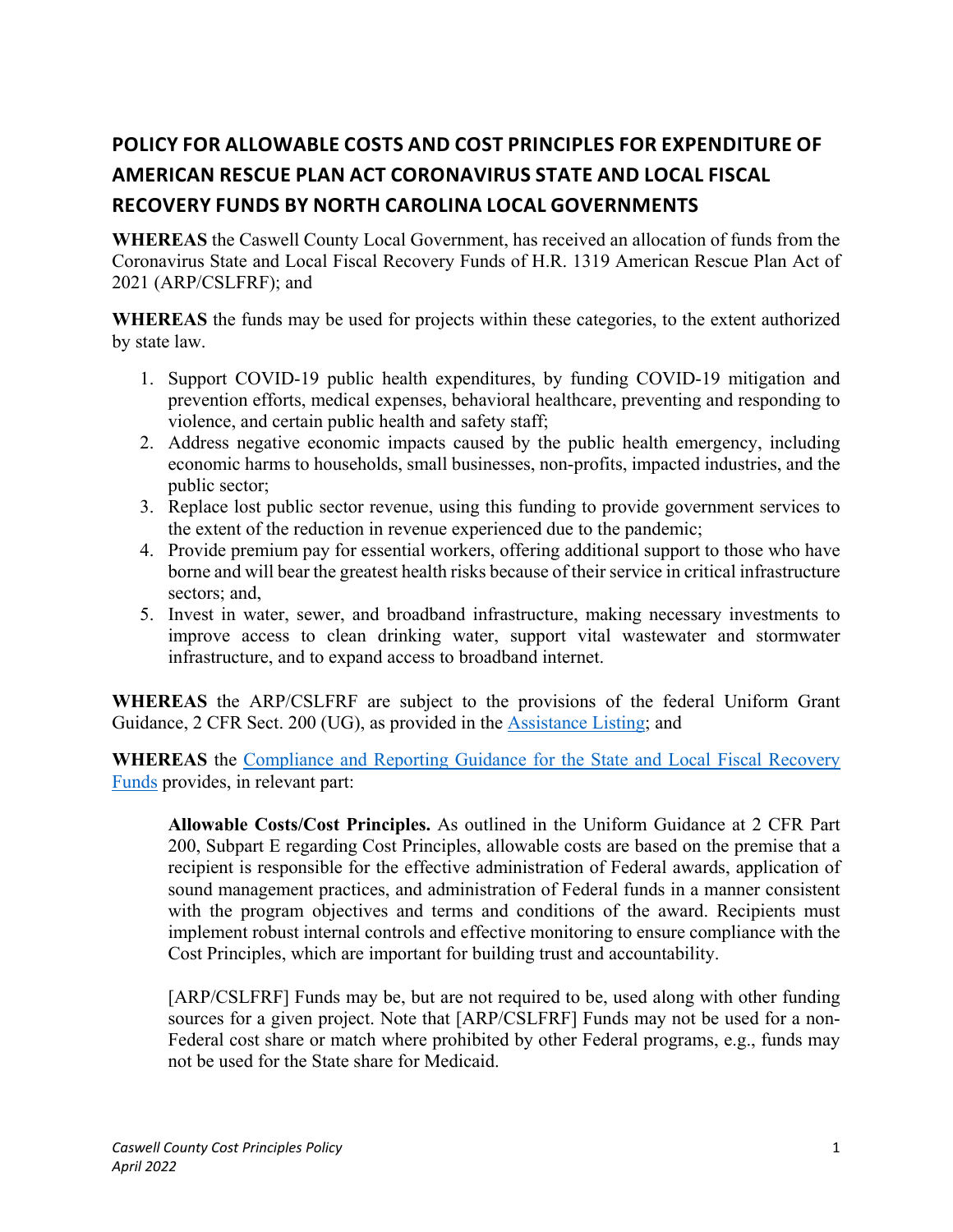Treasury's Interim Final Rule and guidance and the Uniform Guidance outline the types of costs that are allowable, including certain audit costs. For example, per 2 CFR 200.425, a reasonably proportionate share of the costs of audits required by the Single Audit Act Amendments of 1996 are allowable; however, costs for audits that were not performed in accordance with 2 CFR Part 200, Subpart F are not allowable. Please see 2 CFR Part 200, Subpart E regarding the Cost Principles for more information.

- a. Administrative costs*:* Recipients may use funds for administering the SLFRF program, including costs of consultants to support effective management and oversight, including consultation for ensuring compliance with legal, regulatory, and other requirements. Further, costs must be reasonable and allocable as outlined in 2 CFR 200.404 and 2 CFR 200.405. Pursuant to the [ARP/CSLFRF] Award Terms and Conditions, recipients are permitted to charge both direct and indirect costs to their SLFRF award as administrative costs. Direct costs are those that are identified specifically as costs of implementing the [ARP/CSLFRF] program objectives, such as contract support, materials, and supplies for a project. Indirect costs are general overhead costs of an organization where a portion of such costs are allocable to the [ARP/CSLFRF] award such as the cost of facilities or administrative functions like a director's office. Each category of cost should be treated consistently in like circumstances as direct or indirect, and recipients may not charge the same administrative costs to both direct and indirect cost categories, or to other programs. If a recipient has a current Negotiated Indirect Costs Rate Agreement (NICRA) established with a Federal cognizant agency responsible for reviewing, negotiating, and approving cost allocation plans or indirect cost proposals, then the recipient may use its current NICRA. Alternatively, if the recipient does not have a NICRA, the recipient may elect to use the de minimis rate of 10 percent of the modified total direct costs pursuant to 2 CFR 200.414(f).
- b. Salaries and Expenses*:* In general, certain employees' wages, salaries, and covered benefits are an eligible use of [ARP/CSLFRF] award funds; and

**WHEREAS** Subpart E of the UG dictates allowable costs and cost principles for expenditure of ARP/CSLFRF funds; and

**WHEREAS** Subpart E of the UG (specifically, 200.400) states that:

The application of these cost principles is based on the fundamental premises that:

- (a) The non-Federal entity is responsible for the efficient and effective administration of the Federal award through the application of sound management practices.
- (b) The non-Federal entity assumes responsibility for administering Federal funds in a manner consistent with underlying agreements, program objectives, and the terms and conditions of the Federal award.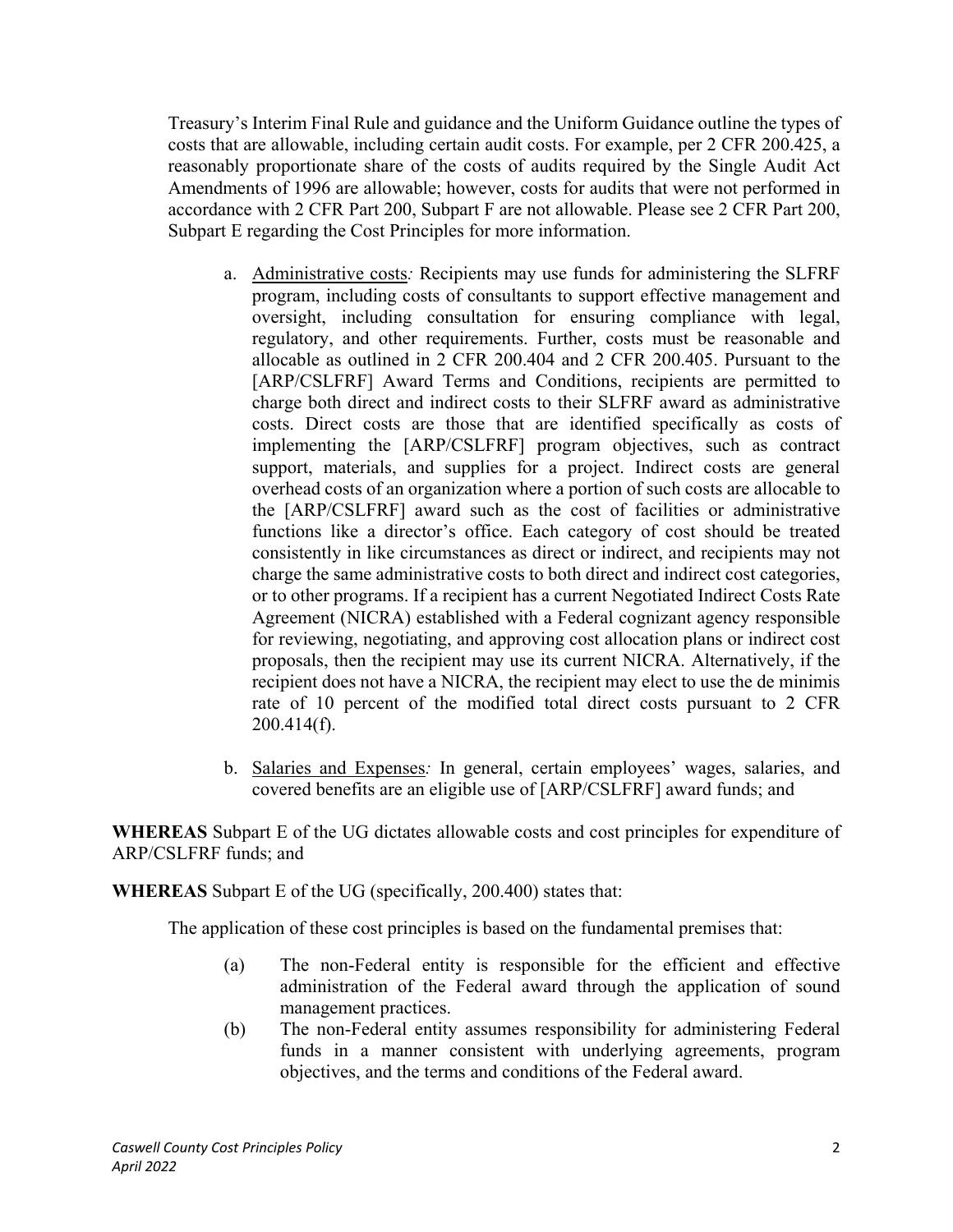- (c) The non-Federal entity, in recognition of its own unique combination of staff, facilities, and experience, has the primary responsibility for employing whatever form of sound organization and management techniques may be necessary in order to assure proper and efficient administration of the Federal award.
- (d) The application of these cost principles should require no significant changes in the internal accounting policies and practices of the non-Federal entity. However, the accounting practices of the non-Federal entity must be consistent with these cost principles and support the accumulation of costs as required by the principles, and must provide for adequate documentation to support costs charged to the Federal award.
- (e) In reviewing, negotiating and approving cost allocation plans or indirect cost proposals, the cognizant agency for indirect costs should generally assure that the non-Federal entity is applying these cost accounting principles on a consistent basis during their review and negotiation of indirect cost proposals. Where wide variations exist in the treatment of a given cost item by the non-Federal entity, the reasonableness and equity of such treatments should be fully considered.
- (f) For non-Federal entities that educate and engage students in research, the dual role of students as both trainees and employees (including pre- and post-doctoral staff) contributing to the completion of Federal awards for research must be recognized in the application of these principles.
- (g) The non-Federal entity may not earn or keep any profit resulting from Federal financial assistance, unless explicitly authorized by the terms and conditions of the Federal award;

**BE IT RESOLVED** that the governing board of Caswell County Local Government hereby adopts and enacts the following UG Allowable Costs and Cost Principles Policy for the expenditure of ARP/CSLFRF funds.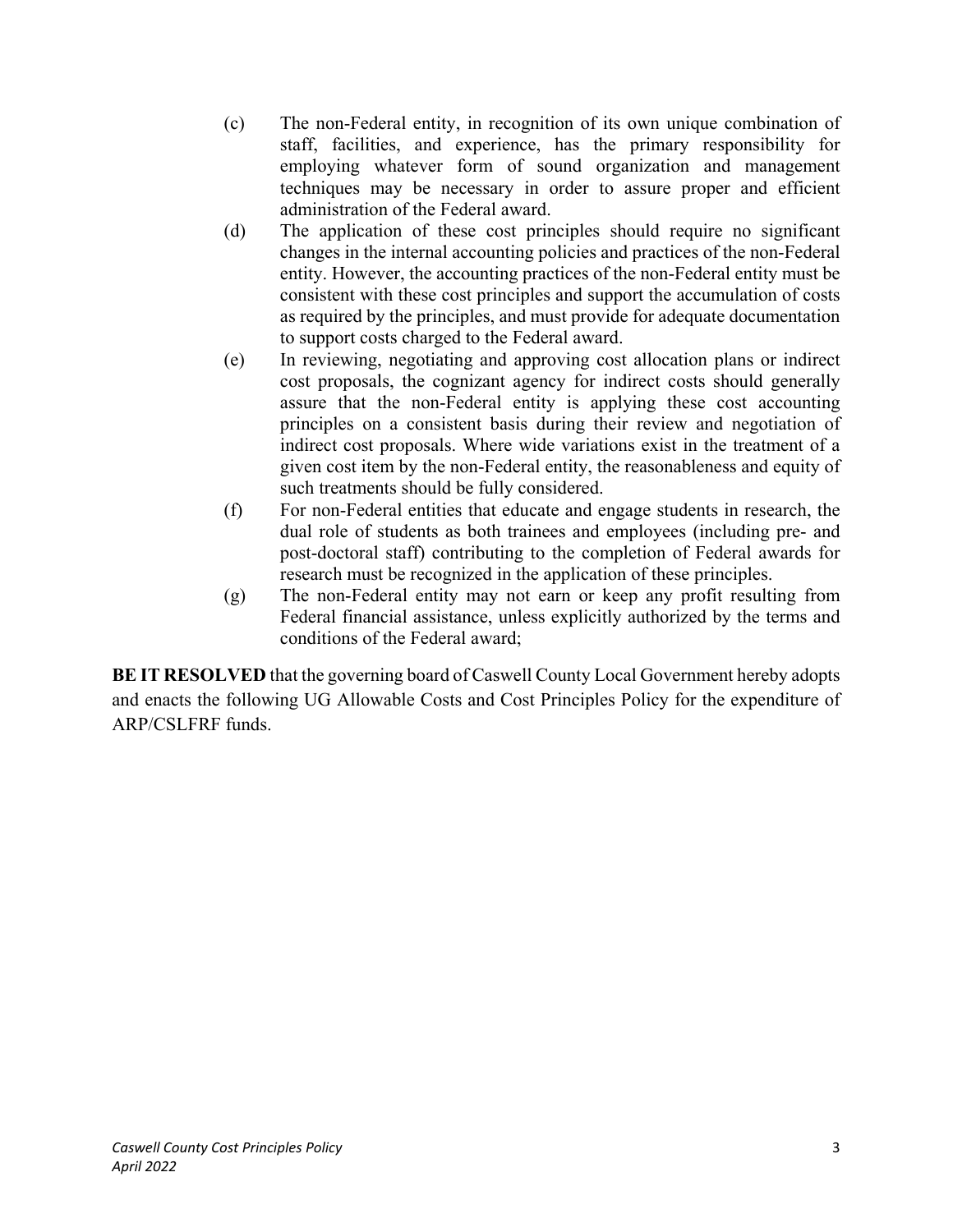# Caswell County Local Government Allowable Costs and Costs Principles Policy

# I. ALLOWABLE COSTS AND COSTS PRINCIPLES POLICY OVERVIEW

[Title 2 U.S. Code of Federal Regulations Part 200,](https://www.gpo.gov/fdsys/granule/CFR-2014-title2-vol1/CFR-2014-title2-vol1-part200/content-detail.html) Uniform Administrative Requirements, Cost Principles, and Audit Requirements for Federal Awards, commonly called Uniform Guidance (UG), specifically Subpart E, defines those items of cost that are allowable, and which are unallowable. The tests of allowability under these principles are: (a) the costs must be reasonable; (b) they must be allocable to eligible projects under the Coronavirus State and Local Fiscal Recovery Funds of H.R. 1319 American Rescue Plan Act of 2021 (ARP/CSLFRF); (c) they must be given consistent treatment through application of those generally accepted accounting principles appropriate to the circumstances; and (d) they must conform to any limitations or exclusions set forth in these principles or in the ARP/CSLFRF grant award as to types or amounts of cost items. Unallowable items fall into two categories: expenses which are by their nature unallowable (e.g., alcohol), and unallowable activities (e.g., fund raising).

Caswell County Local Government shall adhere to all applicable cost principles governing the use of federal grants. This policy addresses the proper classification of both direct and indirect charges to ARP/CSLFRF funded projects and enacts procedures to ensure that proposed and actual expenditures are consistent with the ARP/CSLFRF grant award terms and all applicable federal regulations in the UG.

Responsibility for following these guidelines lies with the Caswell County Board of Commissioners, County Management Staff, and County Finance Staff who are charged with the administration and financial oversight of the ARP/CSLFRF. Further, all local government employees and officials who are involved in obligating, administering, expending, or monitoring ARP/CSLFRF grant funded projects should be well versed with the categories of costs that are generally allowable and unallowable. Questions on the allowability of costs should be directed to Caswell County Deputy County Manager. As questions on allowability of certain costs may require interpretation and judgment, local government personnel are encouraged to ask for assistance in making those determinations.

# II. GENERAL COST ALLOWABILITY CRITERIA

All costs expended using ARP/CSLFRF funds must meet the following general criteria:

#### **1. Be necessary and reasonable for the proper and efficient performance and administration of the grant program.**

A cost must be *necessary* to achieve a project object. When determining whether a cost is necessary, consideration may be given to:

- Whether the cost is needed for the proper and efficient performance of the grant project.
- Whether the cost is identified in the approved project budget or application.
- Whether the cost aligns with identified needs based on results and findings from a needs assessment.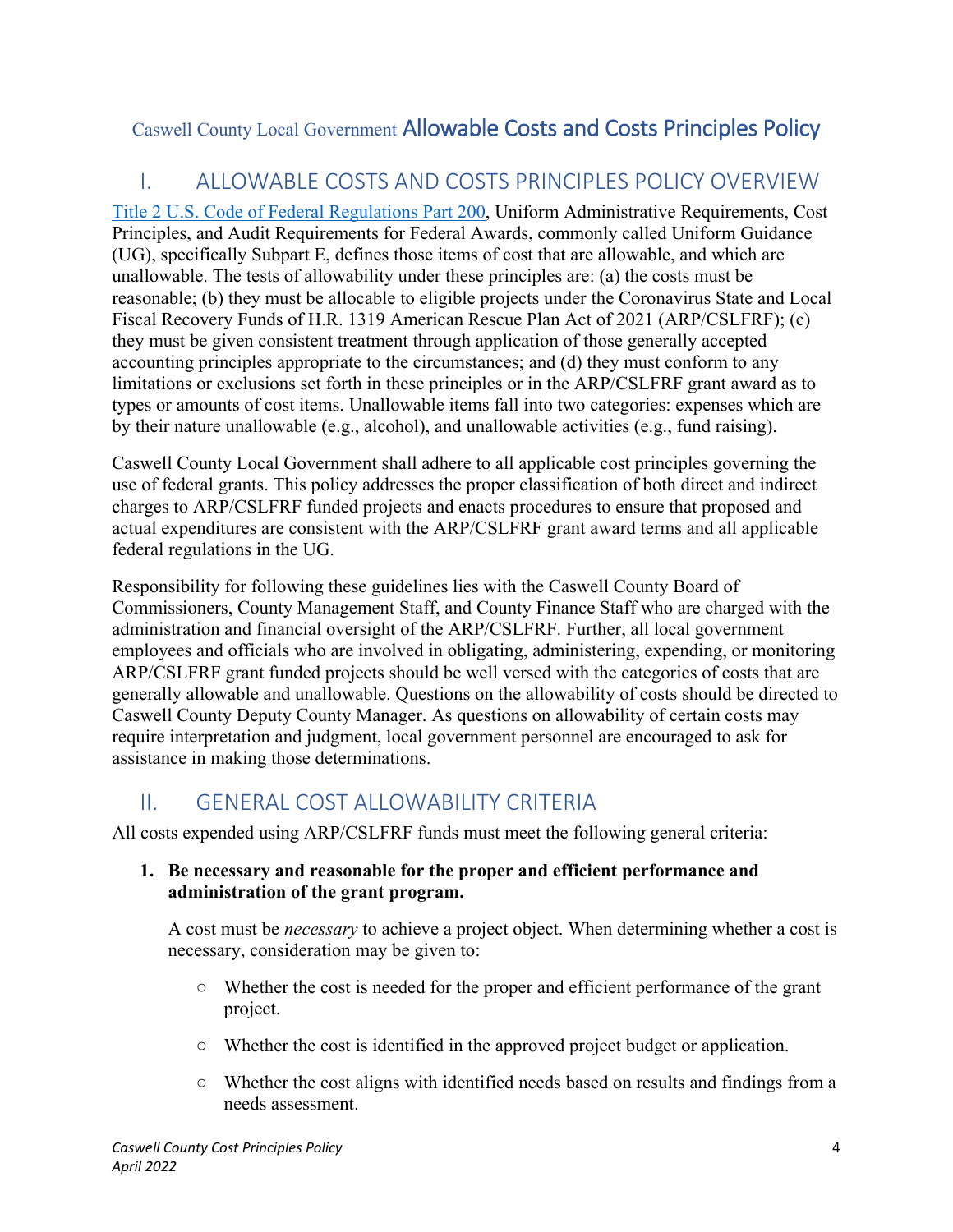○ Whether the cost addresses project goals and objectives and is based on program data.

A cost is *reasonable* if, in its nature and amount, it does not exceed that which would be incurred by a prudent person under the circumstances prevailing at the time the decision to incur the cost was made. For example, reasonable means that sound business practices were followed, and purchases were comparable to market prices. When determining reasonableness of a cost, consideration must be given to:

- Whether the cost is a type generally recognized as ordinary and necessary for the operation of the Caswell County Local Government or the proper and efficient performance of the federal award.
- The restraints or requirements imposed by factors, such as: sound business practices; arm's-length bargaining; federal, state, and other laws and regulations; and terms and conditions of the ARP/CSLFRF award.
- Market prices for comparable goods or services for the geographic area.
- Whether individuals concerned acted with prudence in the circumstances considering their responsibilities to Caswell County Local Government, its employees, the public at large, and the federal government.
- Whether Caswell County Local Government significantly deviates from its established practices and policies regarding the incurrence of costs, which may unjustifiably increase the ARP/CSLFRF award's cost.
- **2. Be allocable to the ARP/CSLFRF federal award.** A cost is allocable to the ARP/CSLFRF award if the goods or services involved are chargeable or assignable to the ARP/CSLFRF award in accordance with the relative benefit received. This means that the ARP/CSLFRF grant program derived a benefit in proportion to the funds charged to the program. *For example, if 50 percent of a local government program officer's salary is paid with grant funds, then the local government must document that the program officer spent at least 50 percent of his/her time on the grant program.*

If a cost benefits two or more projects or activities in proportions that can be determined without undue effort or cost, the cost must be allocated to the projects based on the proportional benefit. If a cost benefits two or more projects or activities in proportions that cannot be determined because of the interrelationship of the work involved, then the costs may be allocated or transferred to benefitted projects on any reasonable documented basis. Where the purchase of equipment or other capital asset is specifically authorized by the ARP/CSLFRF, the costs are assignable to the Federal award regardless of the use that may be made of the equipment or other capital asset involved when no longer needed for the purpose for which it was originally required.

**3. Be authorized and not prohibited under state or local laws or regulations.**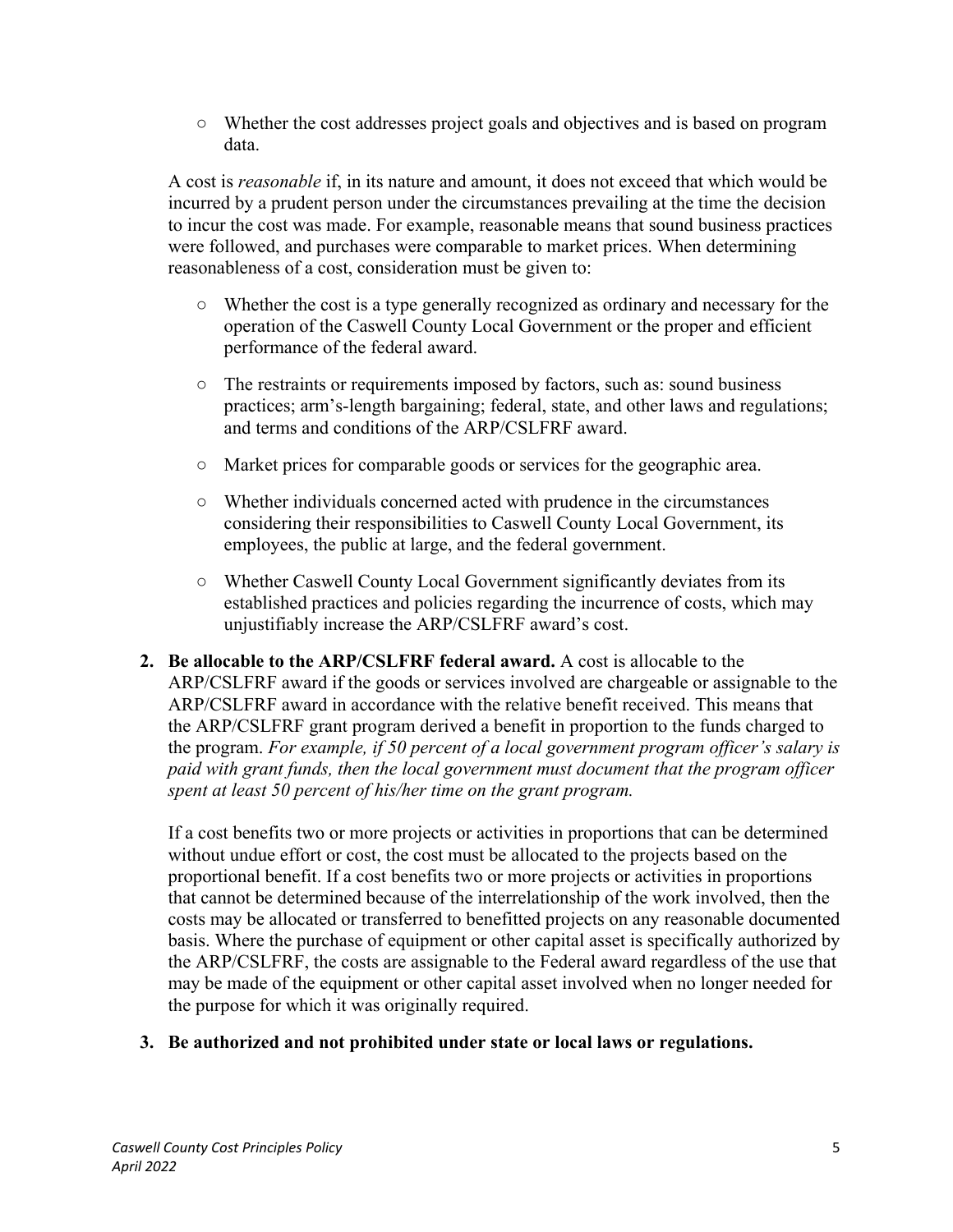- **4. Conform to any limitations or exclusions set forth in the principles, federal laws, ARP/CSLFRF award terms, and other governing regulations as to types or amounts of cost items.**
- **5. Be consistent with policies, regulations, and procedures that apply uniformly to both the ARP/CSLFRF federal award and other activities of** Caswell County Local Government**.**
- **6. Be accorded consistent treatment.** A cost MAY NOT be assigned to a federal award as a direct cost and also be charged to a federal award as an indirect cost. And a cost must be treated consistently for both federal award and non-federal award expenditures.
- **7. Be determined in accordance with generally accepted accounting principles (GAAP), unless provided otherwise in the UGG.**
- **8. Be net of all applicable credits.** The term "applicable credits" refers to those receipts or reduction of expenditures that operate to offset or reduce expense items allocable to the federal award. Typical examples of such transactions are purchase discounts; rebates or allowances; recoveries or indemnities on losses; and adjustments of overpayments or erroneous charges. To the extent that such credits accruing to and received by the local government related to the federal award, they shall be credited to the ARP/CSLFRF award, either as a cost reduction or a cash refund, as appropriate and consistent with the award terms.
- **9. Be adequately documented.**

# III. SELECTED ITEMS OF COST

The UGG examines the allowability of fifty-five (55) specific cost items (commonly referred to as Selected Items of Cost) at 2 CFR § 200.420-.475.

County Management responsible for determining cost allowability must be familiar with the Selected Items of Cost. The Caswell County Local Government must follow the applicable regulations when charging these specific expenditures to the ARP/CSLFRF grant. Finance personnel will check costs against the selected items of cost requirements to ensure the cost is allowable and that all process and documentation requirements are followed. In addition, State laws, Caswell County Local Government regulations, and program-specific rules may deem a cost as unallowable. County Management and Finance personnel must follow those non-federal rules as well.

Exhibit A identifies and summarizes the Selected Items of Cost.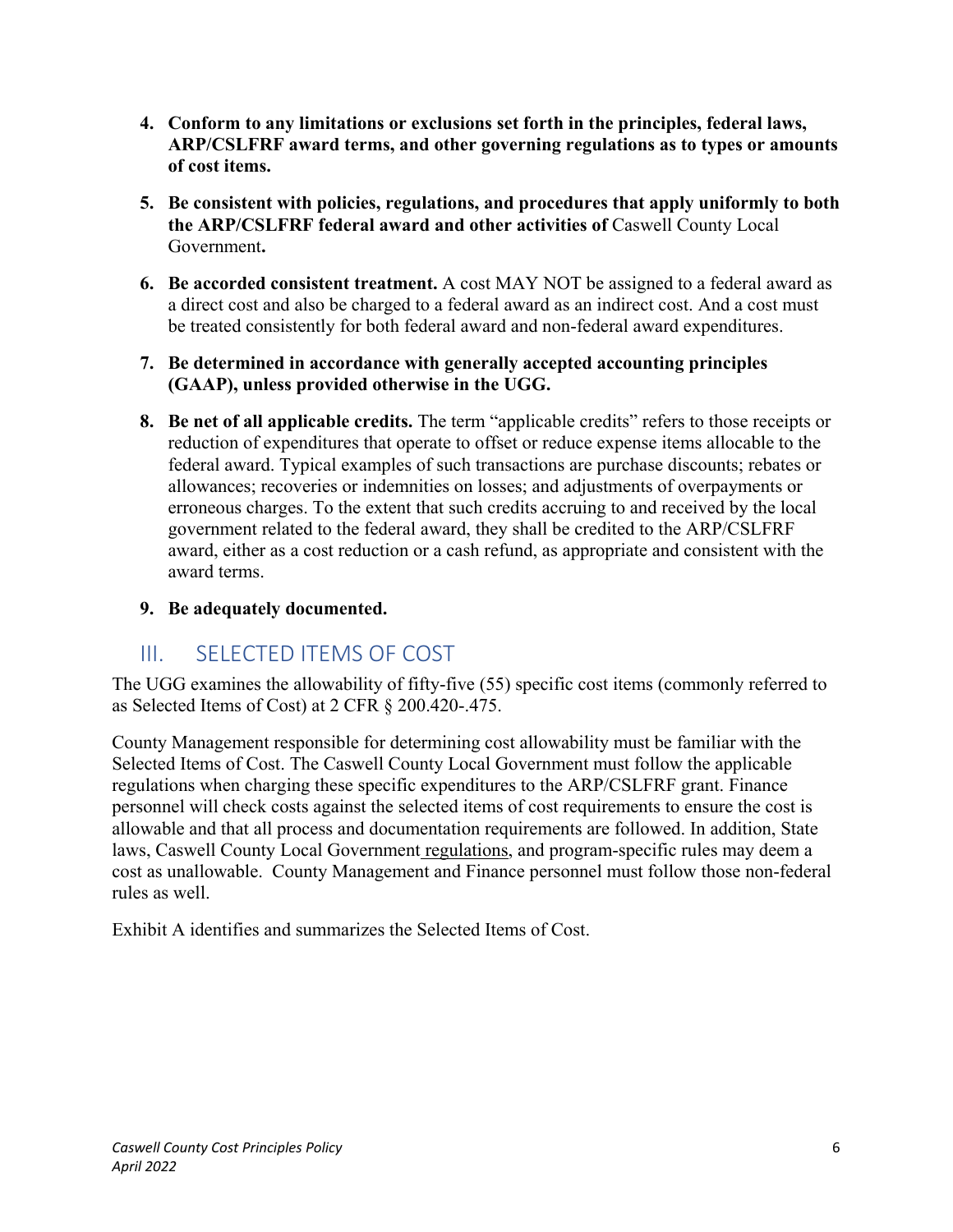# IV. DIRECT AND INDIRECT COSTS

Allowable and allocable costs must be appropriately classified as direct or indirect charges. It is essential that each item of cost be treated consistently in like circumstances either as a direct or an indirect cost.

*Direct costs* are expenses that are specifically associated with a particular ARP/CSLFRF-eligible project and that can be directly assigned to such activities relatively easily with a high degree of accuracy. Common examples of direct costs include salary and fringe benefits of personnel directly involved in undertaking an eligible project, equipment and supplies for the project, subcontracted service provider, or other materials consumed or expended in the performance of a grant-eligible project.

*Indirect costs* are (1) costs incurred for a common or joint purpose benefitting more than one ARP/CSLFRF-eligible project, and (2) not readily assignable to the project specifically benefited, without effort disproportionate to the results achieved. They are expenses that benefit more than one project or even more than one federal grant. Common examples of indirect costs include utilities, local telephone charges, shared office supplies, administrative or secretarial salaries.

For indirect costs, the Caswell County Local Government may charge a 10 percent de minimis rate of modified total direct costs (MTDC). According to UGG Section 200.68 MTDC means all direct salaries and wages, applicable fringe benefits, materials and supplies, services, travel, and up to the first \$25,000 of each subaward (regardless of the period of performance the subawards under the award). MTDC EXCLUDES equipment, capital expenditures, charges for patient care, rental costs, tuition remission, scholarships and fellowships, participant support costs and the portion of each subaward in excess of \$25,000.

# V. SPECIAL PROVISIONS FOR STATE AND LOCAL GOVERNMENTS

There are some special provisions of the UG that apply only to states, local governments, and Indian Tribes.

### **§ 200.444 General costs of government.**

**(a)** For states, local governments, and Indian Tribes, the general costs of government are unallowable (except as provided in  $\S 200.475$ ). Unallowable costs include:

**(1)** Salaries and expenses of the Office of the Governor of a [state](https://www.law.cornell.edu/definitions/index.php?width=840&height=800&iframe=true&def_id=3d66cac5fd675bfc76ede4888b240176&term_occur=999&term_src=Title:2:Subtitle:A:Chapter:II:Part:200:Subpart:E:Subjgrp:41:200.444) or the chief executive of a [local government](https://www.law.cornell.edu/definitions/index.php?width=840&height=800&iframe=true&def_id=2351077af91a56a86cf7de12032e8194&term_occur=999&term_src=Title:2:Subtitle:A:Chapter:II:Part:200:Subpart:E:Subjgrp:41:200.444) or the chief executive of an [Indian tribe;](https://www.law.cornell.edu/definitions/index.php?width=840&height=800&iframe=true&def_id=2f3422fdfc29b5b6e44d5a6de124a7d8&term_occur=999&term_src=Title:2:Subtitle:A:Chapter:II:Part:200:Subpart:E:Subjgrp:41:200.444)

**(2)** Salaries and other expenses of a [state](https://www.law.cornell.edu/definitions/index.php?width=840&height=800&iframe=true&def_id=3d66cac5fd675bfc76ede4888b240176&term_occur=999&term_src=Title:2:Subtitle:A:Chapter:II:Part:200:Subpart:E:Subjgrp:41:200.444) legislature, tribal council, or similar local governmental body, such as a county supervisor, city council, school board, etc., whether incurred for purposes of legislation or executive direction;

**(3)** Costs of the judicial branch of a government;

**(4)** Costs of prosecutorial activities unless treated as a direct cost to a specific program if authorized by statute or regulation (however, this does not preclude the allowability of other legal activities of the Attorney General as described in [§ 200.435\)](https://www.law.cornell.edu/cfr/text/2/200.435); and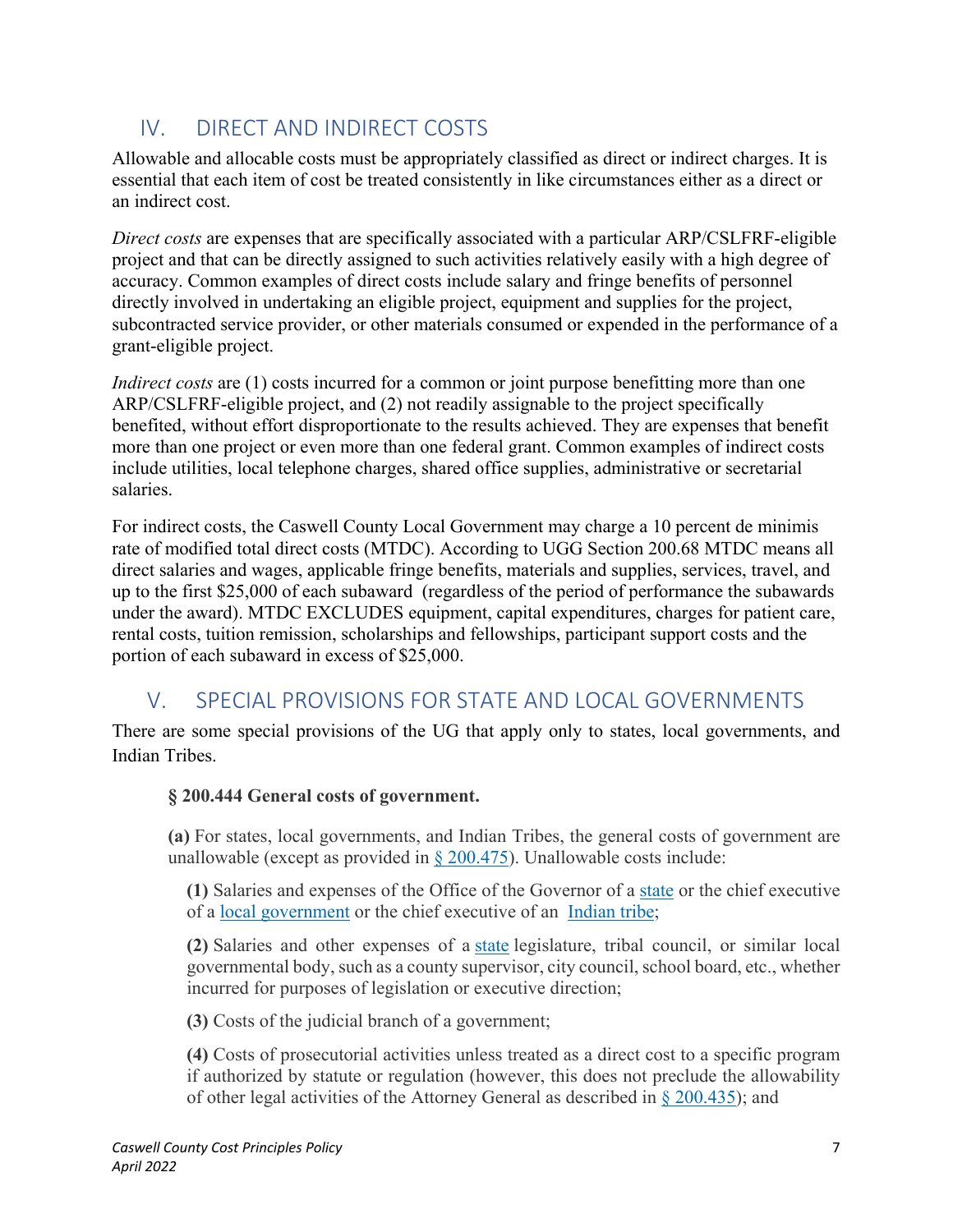**(5)** Costs of other general types of government services normally provided to the general public, such as fire and police, unless provided for as a direct cost under a program statute or regulation.

**(b)** For [Indian tribes](https://www.law.cornell.edu/definitions/index.php?width=840&height=800&iframe=true&def_id=2f3422fdfc29b5b6e44d5a6de124a7d8&term_occur=999&term_src=Title:2:Subtitle:A:Chapter:II:Part:200:Subpart:E:Subjgrp:41:200.444) and Councils of Governments (COGs) (see definition for *Local government* in [§ 200.1](https://www.law.cornell.edu/cfr/text/2/200.1) of this part), up to 50% of salaries and expenses directly attributable to managing and operating [Federal programs](https://www.law.cornell.edu/definitions/index.php?width=840&height=800&iframe=true&def_id=7cbd32c5c688475f8e11a278f7b64299&term_occur=999&term_src=Title:2:Subtitle:A:Chapter:II:Part:200:Subpart:E:Subjgrp:41:200.444) by the chief executive and his or her staff can be included in the indirect cost calculation without documentation.

[NOTE THAT EXPENDITURES OF ARP/CSLFRF FUNDS IN THE REVENUE REPLACEMENT CATEGORY ARE EXPLICITLY AUTHORIZED IN THE FINAL RULE TO BE SPENT ON GENERAL GOVERNMENT SERVICES.]

#### **§ 200.416 COST ALLOCATION PLANS AND INDIRECT COST PROPOSALS.**

(a) For states, local governments and Indian tribes, certain services, such as motor pools, computer centers, purchasing, accounting, etc., are provided to operating agencies on a centralized basis. Since Federal awards are performed within the individual operating agencies, there needs to be a process whereby these central service costs can be identified and assigned to benefitted activities on a reasonable and consistent basis. The central service cost allocation plan provides that process.

(b) Individual operating agencies (governmental department or agency), normally charge Federal awards for indirect costs through an indirect cost rate. A separate indirect cost rate(s) proposal for each operating agency is usually necessary to claim indirect costs under Federal awards. Indirect costs include:

(1) The indirect costs originating in each department or agency of the governmental unit carrying out Federal awards and

(2) The costs of central governmental services distributed through the central service cost allocation plan and not otherwise treated as direct costs.

(c) The requirements for development and submission of cost allocation plans (for central service costs and public assistance programs) and indirect cost rate proposals are contained in appendices V, VI and VII to this part.

#### **§ 200.417 INTERAGENCY SERVICE.**

The cost of services provided by one agency to another within the governmental unit may include allowable direct costs of the service plus a pro-rated share of indirect costs. A standard indirect cost allowance equal to ten percent of the direct salary and wage cost of providing the service (excluding overtime, shift premiums, and fringe benefits) may be used in lieu of determining the actual indirect costs of the service. These services do not include centralized services included in central service cost allocation plans as described in Appendix V to Part 200.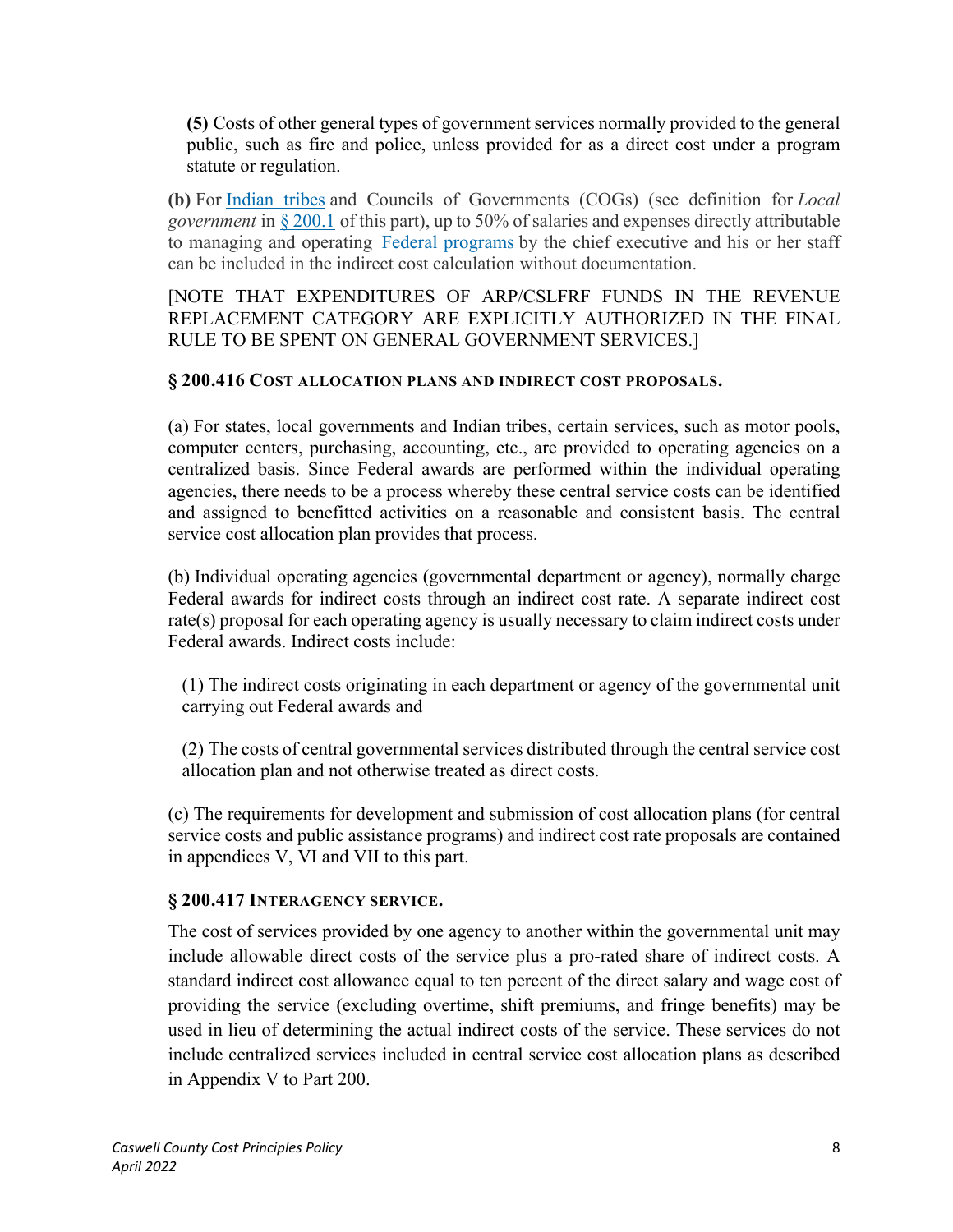# VI. COST ALLOWABILITY REVIEW PROCESS

### **PREAPPROVAL COST ALLOWABILITY REVIEW**

Before an ARP/CSLFRF-funded project is authorized, County Management and Finance Staff must review the proposed cost items within an estimated project budget to determine whether they are allowable and allocable and whether cost items will be charged as direct or indirect expenses. This review will occur concurrently with the review of project eligibility and *before*  obligating or expending any ARP/CSLFRF funds.

- Local government personnel must submit proposed ARP/CSLFRF projects to County Management and Finance Staff for review. In addition to other required information, all proposed project submissions must delineate estimated costs by cost item.
- Along with a general review of project eligibility and conformance with other governing board management directives, County Management and Finance Staff must review estimated costs for specific allowable cost requirements, budget parameters, indirect rates, fringe benefit rates, and those activities/costs that require pre-approval by the US Treasury
- If a proposed project includes a request for an unallowable cost, the County Management will return the proposal to the requesting party for review and, if practicable, resubmission with corrected cost items.
- Once a proposed project budget is pre-approved by County Management and Finance Staff, the local government personnel responsible for implementing the project must conform actual obligations and expenditures to the pre-approved project budget.

### **POST-EXPENDITURE COST ALLOWABILITY REVIEW**

Once an expenditure is incurred related to an eligible project, and an invoice or other demand for payment is submitted to the local government, the Finance Director must perform a second review to ensure that actual expenditures comprise allowable costs.

- All invoices or other demands for payment must include a breakdown by cost item. The cost items should mirror those presented in the proposed budget for the project. If an invoice or other demand for payment does not include a breakdown by cost item, the Finance Director will return the invoice to the project manager and/or vendor, contractor, or subrecipient for correction.
- The Finance Director must review the individual cost items listed on the invoice or other demand for payment to determine their allowability and allocability.
- If all cost items are deemed allowable and properly allocable, the Finance Director must proceed through the local government's normal disbursement process.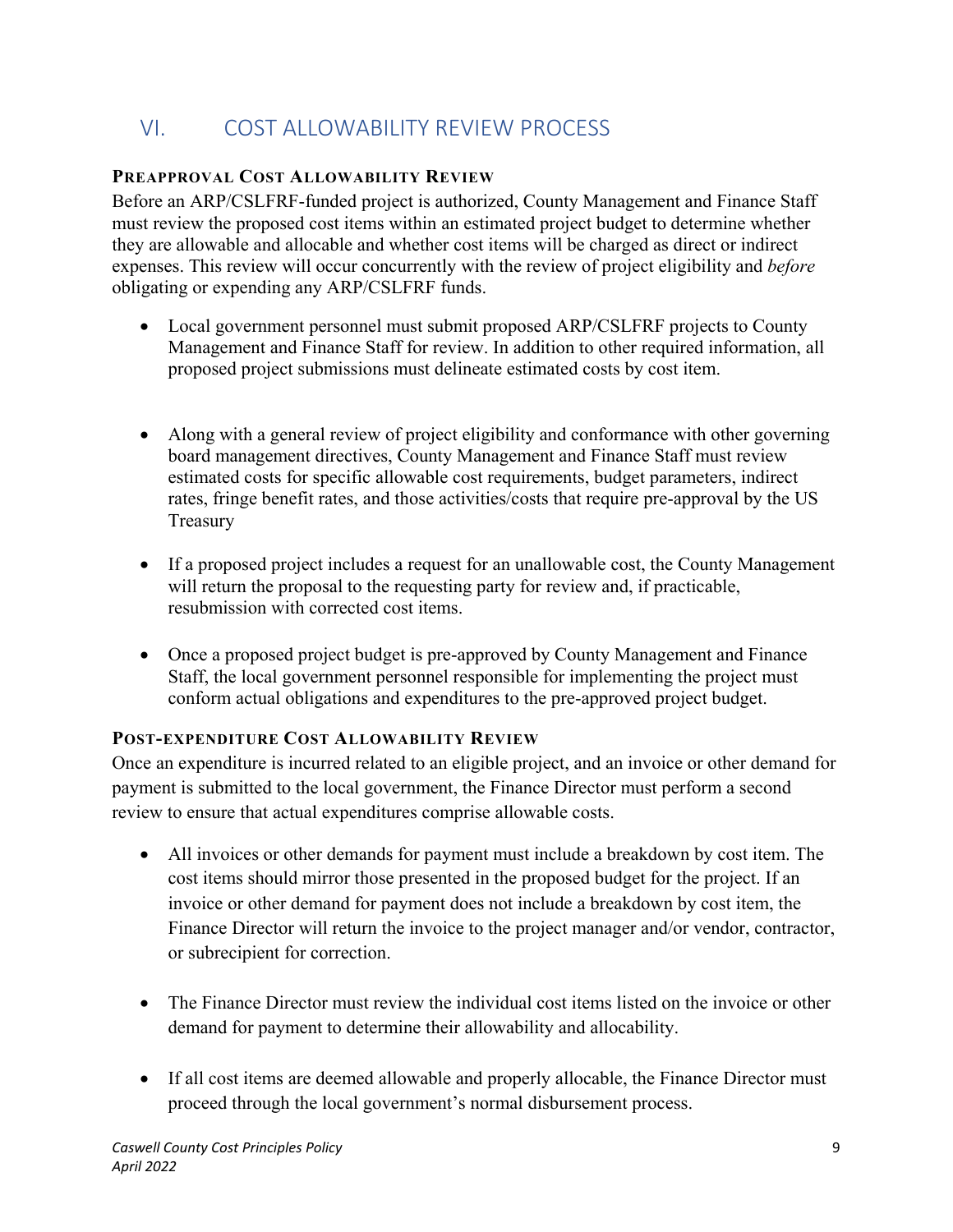- If any cost item is deemed unallowable, the Finance Director will notify the project management and/or vendor, contractor, or subrecipient that a portion of the invoice or other demand for payment will not be paid with ARP/CSLFRF funds. County Management may in their discretion, and consistent with this policy, allow an invoice or other demand for payment to be resubmitted with a revised cost allocation. If the local government remains legally obligated by contract or otherwise to pay the disallowed cost item, it must identify other local government funds to cover the disbursement. Caswell County Local Government's governing board must approve any allocation of other funds for this purpose.
- The Deputy Finance Director must retain appropriate documentation of budgeted cost items per project and actual obligations and expenditures of cost items per project.

# VII. COST TRANSFERS

Any costs charged to the ARP/CSLFRF federal award that do not meet the allowable cost criteria must be removed from the award account and charged to an account that does not require adherence to federal UGG or other applicable guidelines.

Failure to adequately follow this policy and related procedures could result in questioned costs, audit findings, potential repayment of disallowed costs and discontinuance of funding.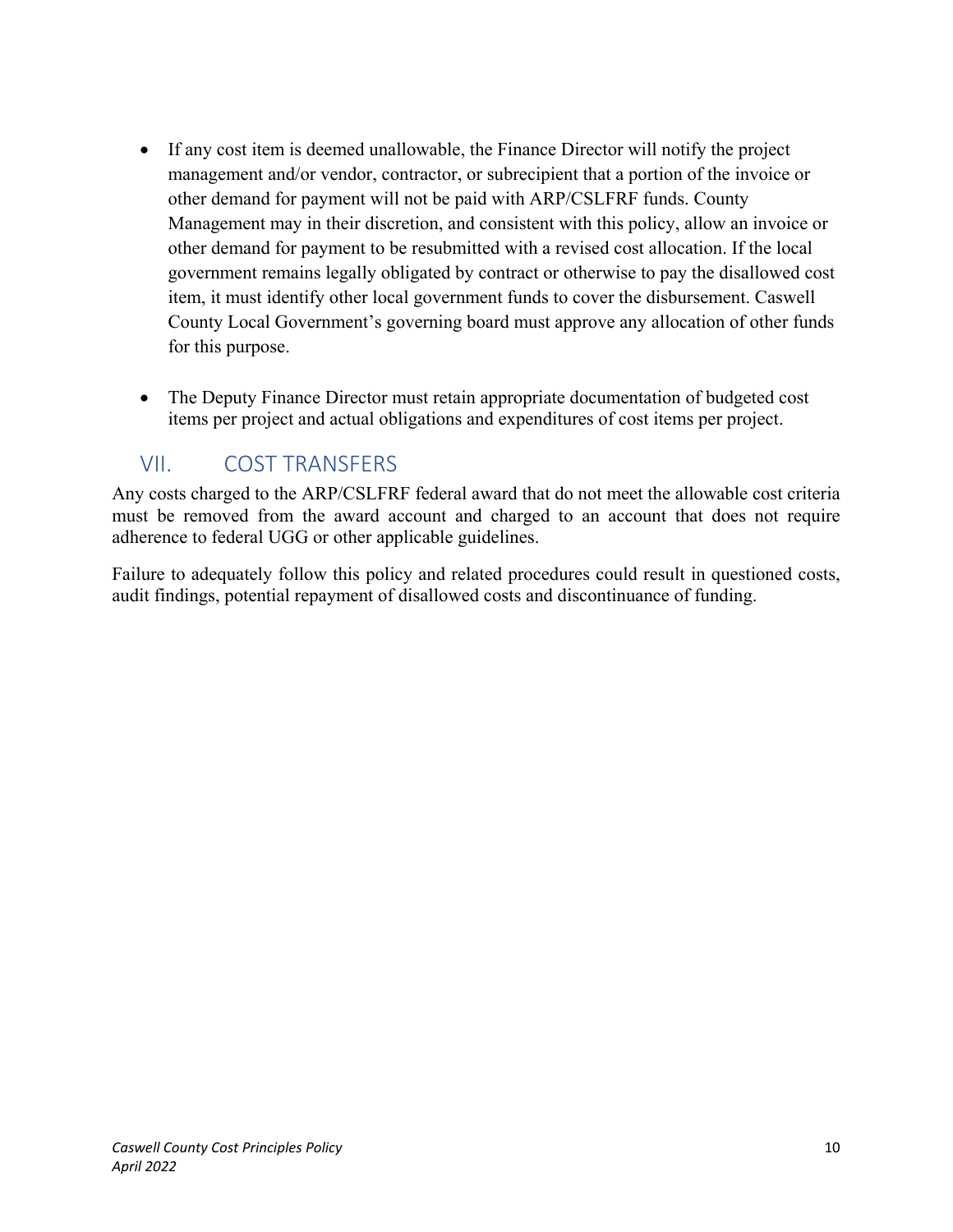# EXHIBIT A

| Selected Items of Cost                                                                   | <b>Uniform Guidance</b><br><b>General Reference</b> | Allowability                                                                                                                                       |
|------------------------------------------------------------------------------------------|-----------------------------------------------------|----------------------------------------------------------------------------------------------------------------------------------------------------|
| Advertising and public relations costs                                                   | 2 CFR § 200.421                                     | Allowable with restrictions                                                                                                                        |
| Advisory councils                                                                        | 2 CFR § 200.422                                     | Allowable with restrictions                                                                                                                        |
| Alcoholic beverages                                                                      | 2 CFR § 200.423                                     | Unallowable                                                                                                                                        |
| Alumni/ae activities                                                                     | 2 CFR § 200.424                                     | Not specifically addressed                                                                                                                         |
| Audit services                                                                           | 2 CFR § 200.425                                     | Allowable with restrictions                                                                                                                        |
| <b>Bad debts</b>                                                                         | 2 CFR § 200.426                                     | Unallowable                                                                                                                                        |
| Bonding costs                                                                            | 2 CFR § 200.427                                     | Allowable with restrictions                                                                                                                        |
| Collection of improper payments                                                          | 2 CFR § 200.428                                     | Allowable                                                                                                                                          |
| Commencement and convocation costs                                                       | 2 CFR § 200.429                                     | Not specifically addressed                                                                                                                         |
| Compensation - personal services                                                         | 2 CFR § 200.430                                     | Allowable with restrictions; Special conditions<br>apply (e.g., § 200.430(i)(5))                                                                   |
| Compensation - fringe benefits                                                           | 2 CFR § 200.431                                     | Allowable with restrictions                                                                                                                        |
| Conferences                                                                              | 2 CFR § 200.432                                     | Allowable with restrictions                                                                                                                        |
| Contingency provisions                                                                   | 2 CFR § 200.433                                     | Unallowable with exceptions                                                                                                                        |
| Contributions and donations                                                              | 2 CFR § 200.434                                     | Unallowable (made by non-federal entity); not<br>reimbursable but value may be used as cost<br>sharing or matching (made to non-federal<br>entity) |
| Defense and prosecution of criminal and<br>civil proceedings, claims, appeals and patent | 2 CFR § 200.435                                     | Allowable with restrictions                                                                                                                        |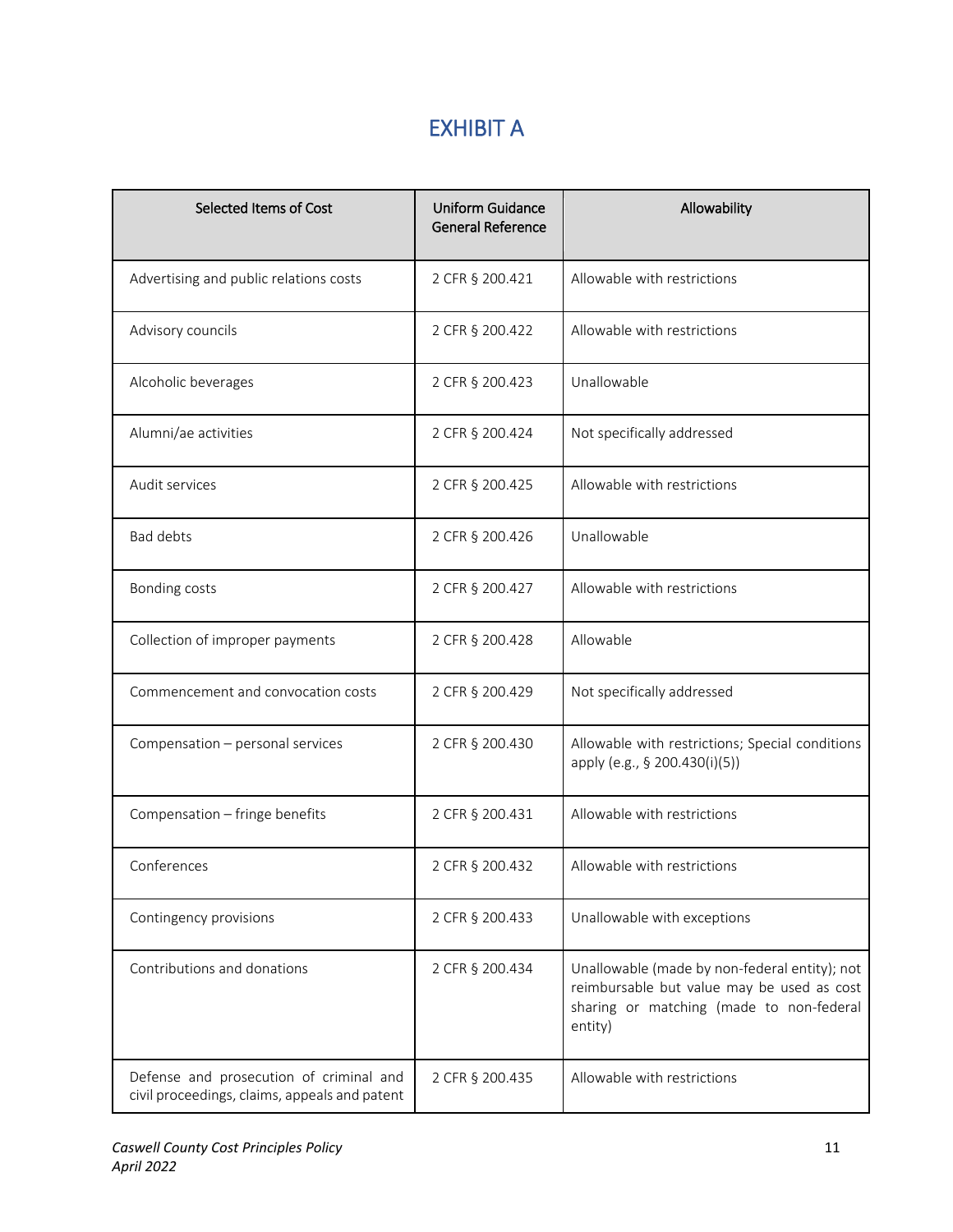| infringements                                                           |                 |                                                                                               |
|-------------------------------------------------------------------------|-----------------|-----------------------------------------------------------------------------------------------|
| Depreciation                                                            | 2 CFR § 200.436 | Allowable with qualifications                                                                 |
| Employee health and welfare costs                                       | 2 CFR § 200.437 | Allowable with restrictions                                                                   |
| Entertainment costs                                                     | 2 CFR § 200.438 | Unallowable with exceptions                                                                   |
| Equipment and other capital expenditures                                | 2 CFR § 200.439 | Allowability based on specific requirement                                                    |
| Exchange rates                                                          | 2 CFR § 200.440 | Allowable with restrictions                                                                   |
| Fines, penalties,<br>other<br>damages<br>and<br>settlements             | 2 CFR § 200.441 | Unallowable with exceptions                                                                   |
| Fund raising and investment management<br>costs                         | 2 CFR § 200.442 | Unallowable with exceptions                                                                   |
| losses<br>disposition<br>of<br>Gains<br>and<br>on<br>depreciable assets | 2 CFR § 200.443 | Allowable with restrictions                                                                   |
| General costs of government                                             | 2 CFR § 200.444 | Unallowable with exceptions                                                                   |
| Goods and services for personal use                                     | 2 CFR § 200.445 | allowable<br>Unallowable<br>(goods/services);<br>(housing) with restrictions                  |
| Idle facilities and idle capacity                                       | 2 CFR § 200.446 | Idle facilities - unallowable with exceptions;<br>Idle capacity - allowable with restrictions |
| Insurance and indemnification                                           | 2 CFR § 200.447 | Allowable with restrictions                                                                   |
| Intellectual property                                                   | 2 CFR § 200.448 | Allowable with restrictions                                                                   |
| Interest                                                                | 2 CFR § 200.449 | Allowable with restrictions                                                                   |
| Lobbying                                                                | 2 CFR § 200.450 | Unallowable                                                                                   |
| Losses on other awards or contracts                                     | 2 CFR § 200.451 | Unallowable (however, they are required to be<br>included in the indirect cost rate base for  |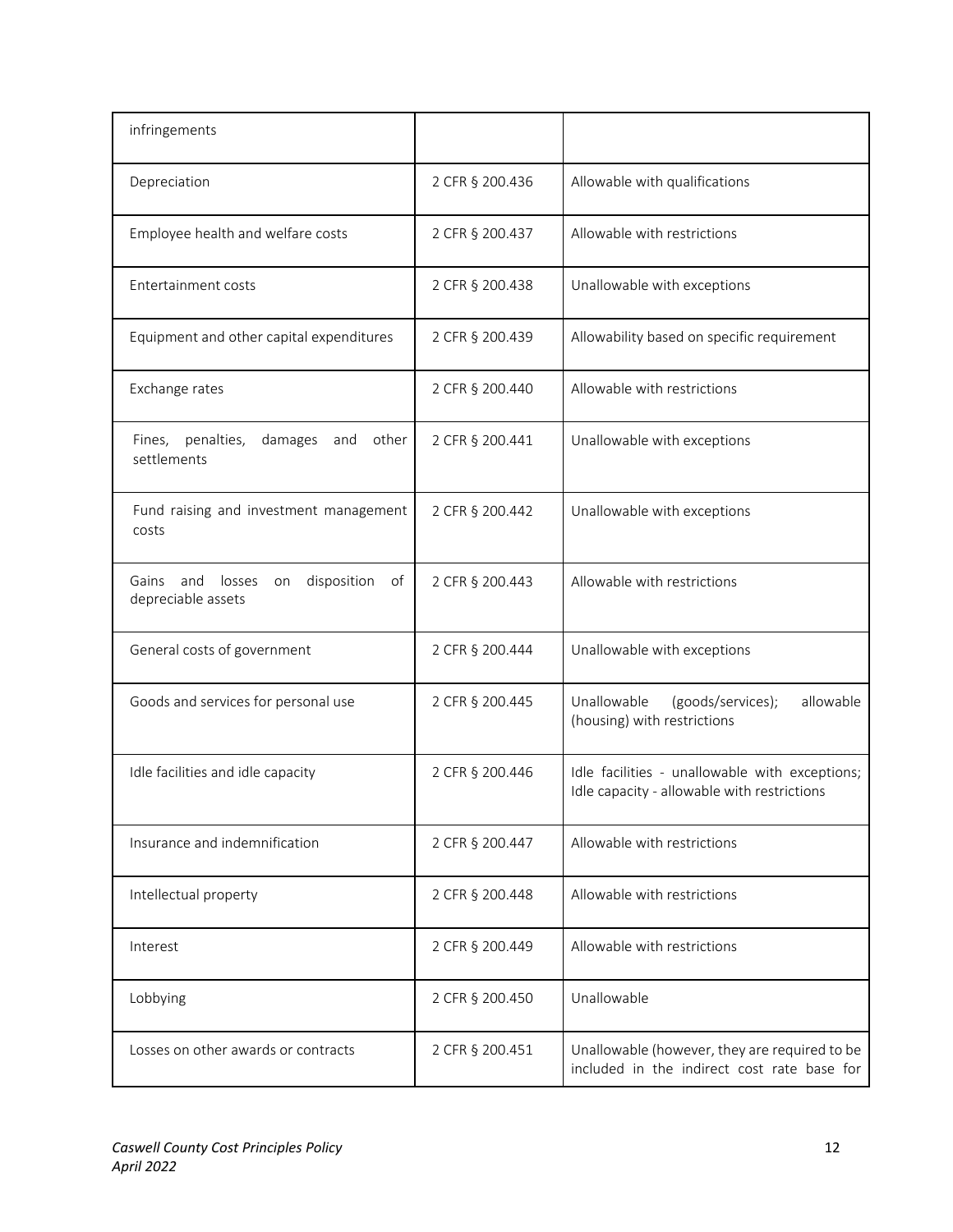|                                                                       |                 | allocation of indirect costs)                                                                                  |
|-----------------------------------------------------------------------|-----------------|----------------------------------------------------------------------------------------------------------------|
| Maintenance and repair costs                                          | 2 CFR § 200.452 | Allowable with restrictions                                                                                    |
| Materials and supplies costs, including costs<br>of computing devices | 2 CFR § 200.453 | Allowable with restrictions                                                                                    |
| Memberships,<br>subscriptions,<br>and<br>professional activity costs  | 2 CFR § 200.454 | Allowable with restrictions; unallowable for<br>lobbying organizations                                         |
| Organization costs                                                    | 2 CFR § 200.455 | Unallowable except federal prior approval                                                                      |
| Participant support costs                                             | 2 CFR § 200.456 | Allowable with prior approval of the federal<br>awarding agency                                                |
| Plant and security costs                                              | 2 CFR § 200.457 | Allowable; capital expenditures are subject to<br>§ 200.439                                                    |
| Pre-award costs                                                       | 2 CFR § 200.458 | Allowable if consistent with other allowabilities<br>and with prior approval of the federal awarding<br>agency |
| Professional services costs                                           | 2 CFR § 200.459 | Allowable with restrictions                                                                                    |
| Proposal costs                                                        | 2 CFR § 200.460 | Allowable with restrictions                                                                                    |
| Publication and printing costs                                        | 2 CFR § 200.461 | Allowable with restrictions                                                                                    |
| Rearrangement and reconversion costs                                  | 2 CFR § 200.462 | Allowable (ordinary and normal)                                                                                |
| Recruiting costs                                                      | 2 CFR § 200.463 | Allowable with restrictions                                                                                    |
| Relocation costs of employees                                         | 2 CFR § 200.464 | Allowable with restrictions                                                                                    |
| Rental costs of real property and equipment                           | 2 CFR § 200.465 | Allowable with restrictions                                                                                    |
| Scholarships and student aid costs                                    | 2 CFR § 200.466 | Not specifically addressed                                                                                     |
| Selling and marketing costs                                           | 2 CFR § 200.467 | Unallowable with exceptions                                                                                    |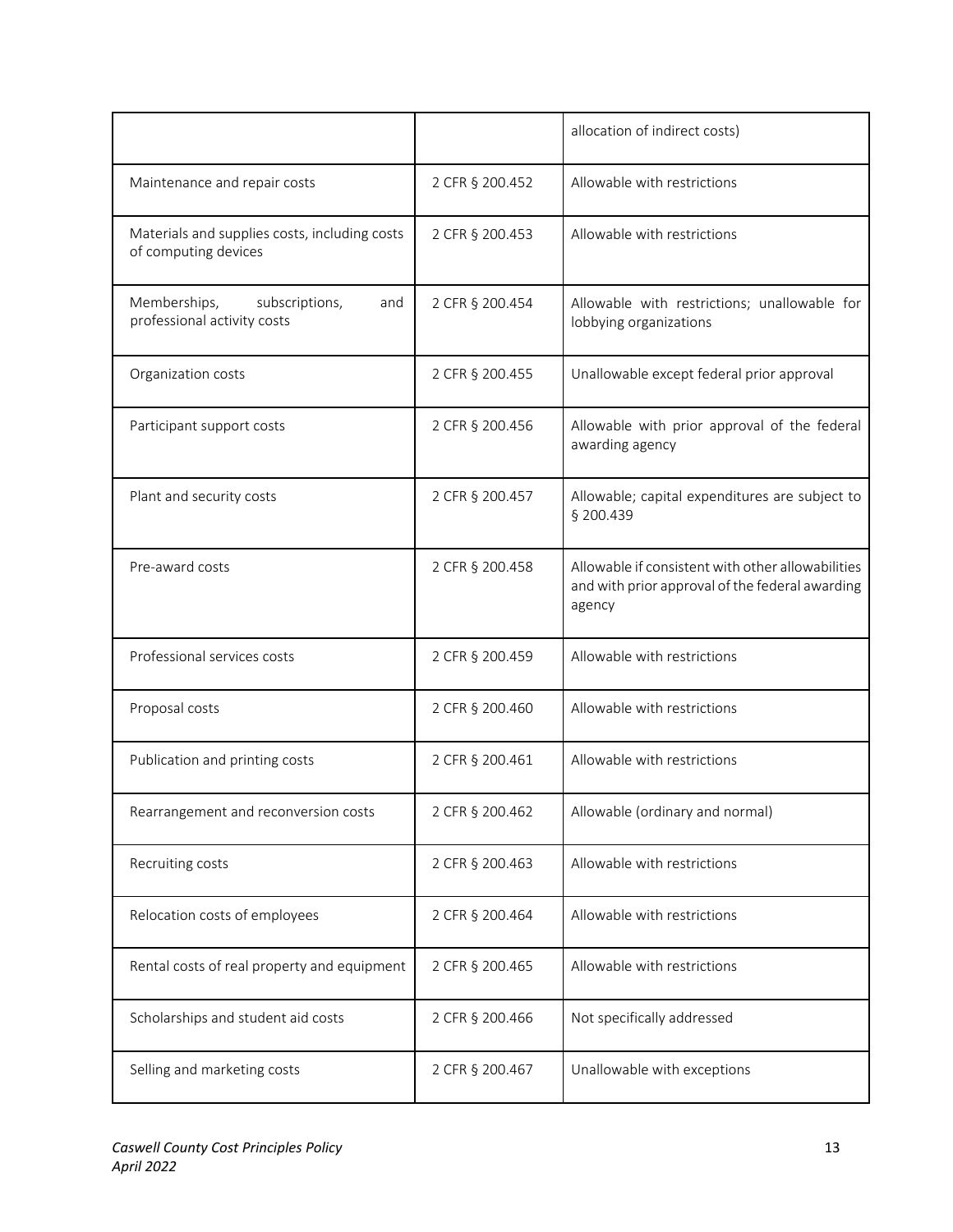| Specialized service facilities    | 2 CFR § 200.468 | Allowable with restrictions                                          |
|-----------------------------------|-----------------|----------------------------------------------------------------------|
| Student activity costs            | 2 CFR § 200.469 | Unallowable unless specifically provided for in<br>the federal award |
| Taxes (including Value Added Tax) | 2 CFR § 200.470 | Allowable with restrictions                                          |
| Termination costs                 | 2 CFR § 200.471 | Allowable with restrictions                                          |
| Training and education costs      | 2 CFR § 200.472 | Allowable for employee development                                   |
| Transportation costs              | 2 CFR § 200.473 | Allowable with restrictions                                          |
| Travel costs                      | 2 CFR § 200.474 | Allowable with restrictions                                          |
| Trustees                          | 2 CFR § 200.475 | Not specifically addressed                                           |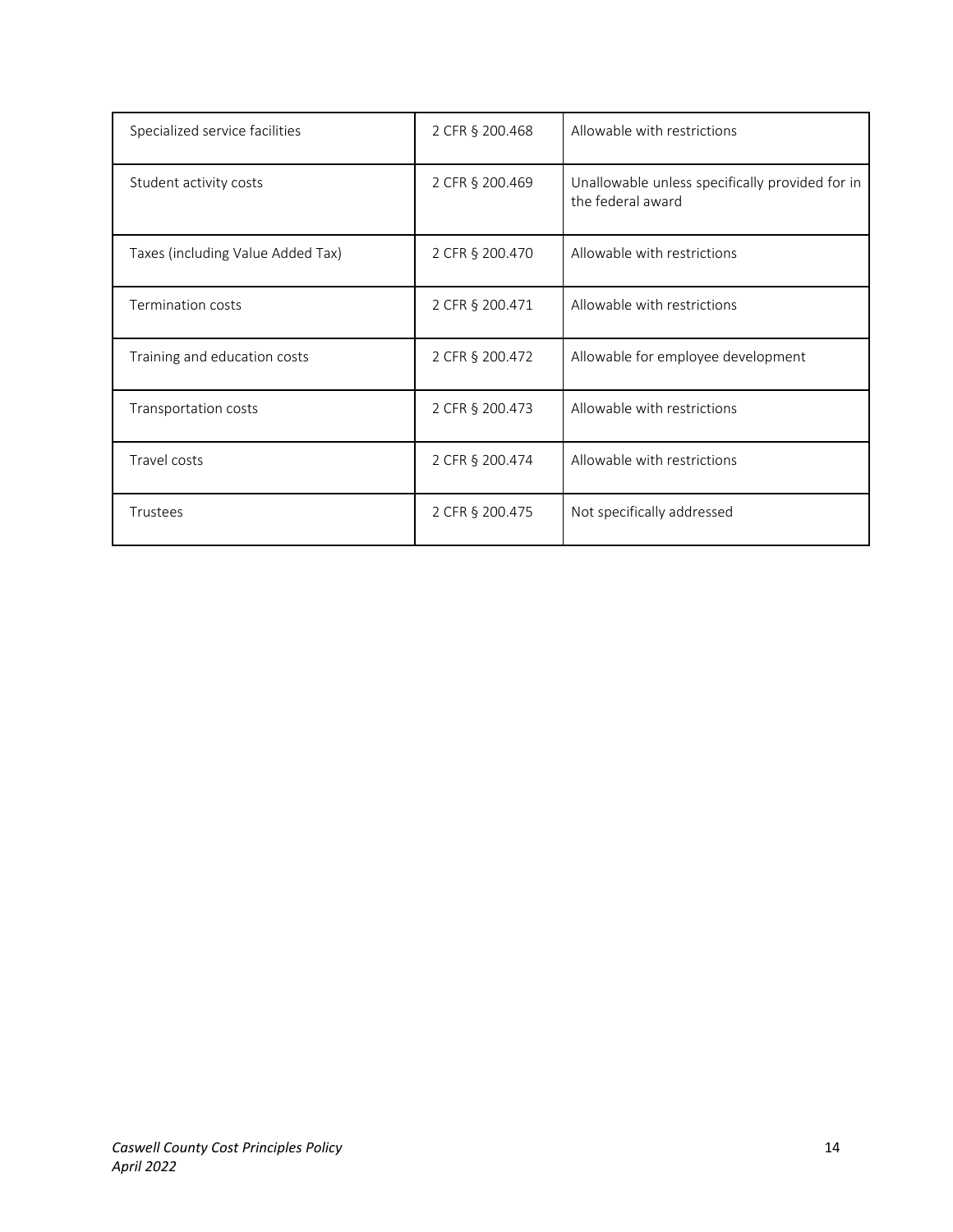

## CASWELL COUNTY LOCAL GOVERNMENT

# RESOLUTION BY THE CASWELL COUNTY BOARD OF COUNTY **COMMISSIONERS**

#### **BROADBAND RESOLUTION CASWELL COUNTY BROADBAND ACCESS**

#### A RESOLUTION TO PARTNER WITH LUMENTO PROVIDE CERTAIN COUNTY **FUNDS FROM THE AMERICAN RESCUE PLAN ACT OF 2021 TO PARTNER WITH** LUMEN TO FUND THE CONSTRUCTION OF BROADBAND INFRASTRUCTURE IN **CERTAIN AREAS OF CASWELL COUNTY**

**WHEREAS, Broadband service is vital to the economic development of Caswell County; and** 

WHEREAS, The American Rescue Plan Act ("ARPA") provided funding to Caswell County, which can be used to promote broadband services; and

**WHEREAS, LUMEN** is a retail provider of communications services including the provision of broadband services to portions of Caswell County; and

WHEREAS, LUMEN intends to apply for a grant under the North Carolina Growing Rural Economies with Access to Technology Act ("GREAT Act") to provide broadband services to identified unserved areas of Caswell County; and

**WHEREAS, Caswell County supports the grant application of LUMEN; and** 

**WHEREAS, if LUMEN** is selected by the North Carolina Broadband Infrastructure Office to receive State Fiscal Recovery Funds for the Caswell County project, then Caswell County will contribute a portion of its ARPA funds, up to \$50,000 to support the project based on the total amount awarded by the state; and

**WHEREAS**, the infrastructure to be completed shall be owned and operated by LUMEN.